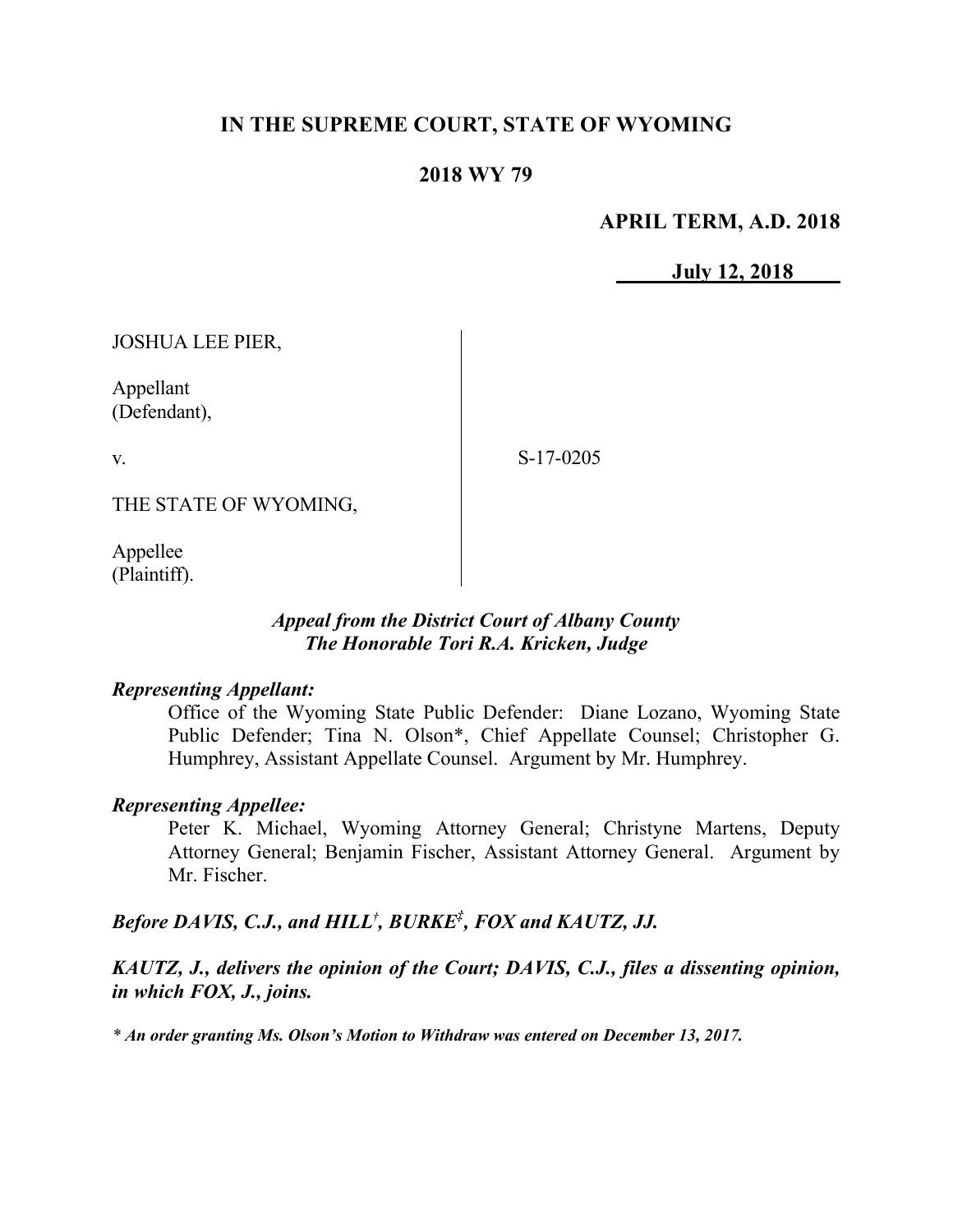*† Justice Hill retired from judicial office effective February 17, 2018, and pursuant to Article 5, § 5 of the Wyoming Constitution and Wyo. Stat. Ann. § 5-1-106(f) (Lexis Nexis 2017), he was reassigned to act on this matter on February 20, 2018.*

*‡Chief Justice at time of oral argument***.**

**NOTICE: This opinion is subject to formal revision before publication in Pacific Reporter Third. Readers are requested to notify the Clerk of the Supreme Court, Supreme Court Building, Cheyenne, Wyoming 82002, of any typographical or other formal errors so that correction may be made before final publication in the permanent volume.**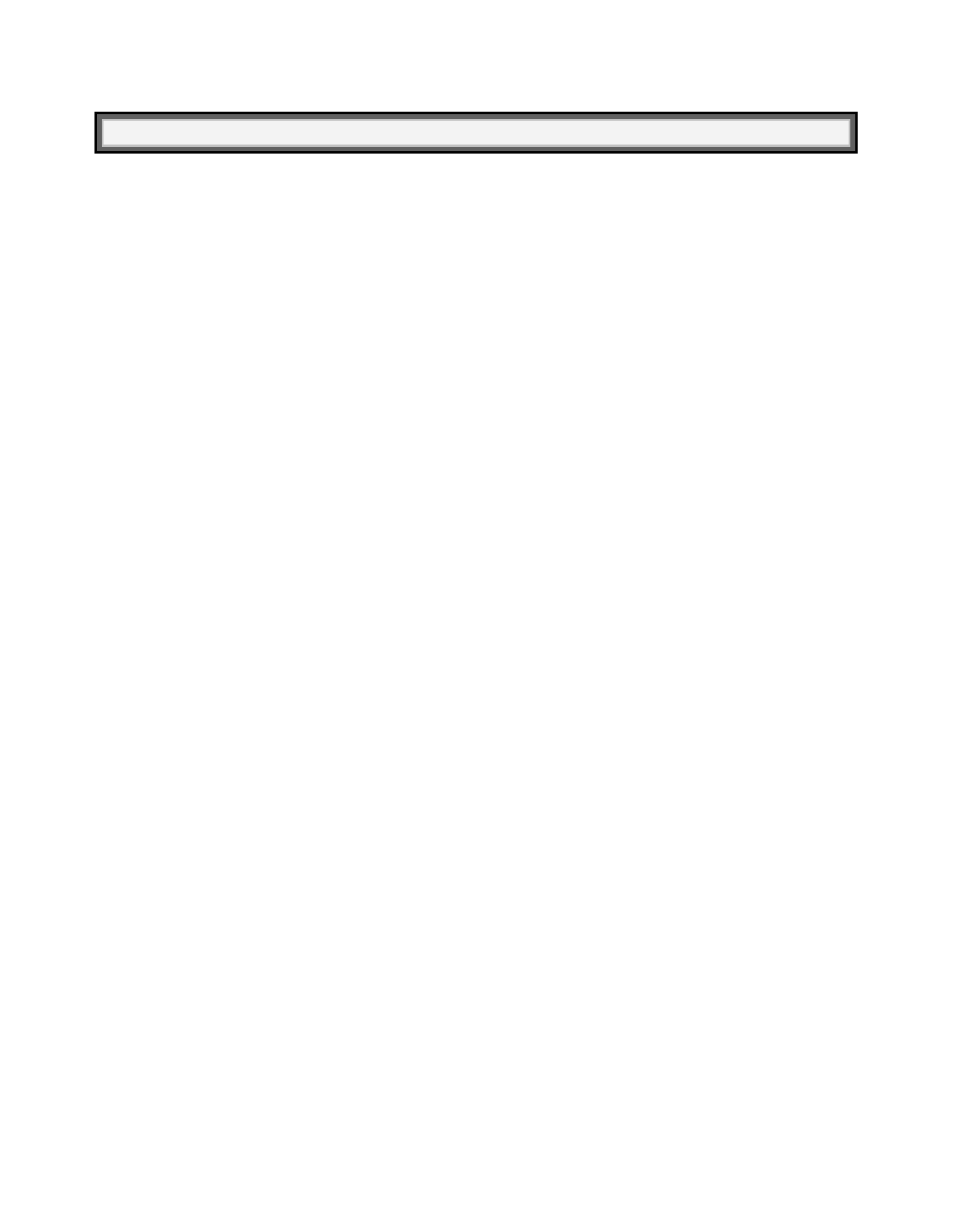## **KAUTZ, Justice.**

[¶1] Joshua Lee Pier pled guilty to felony possession of anabolic steroids found in a search of his vehicle, subject to the right to appeal the denial of his motion to suppress the drugs found in his vehicle. We affirm.

### **ISSUES**

- [¶2] Mr. Pier presents four issues on appeal:
	- I. The peace officer lacked probable cause to stop the Defendant.
	- II. The peace officer lacked subsequent reasonable suspicion to detain.
	- III. The canine drug sniff while inside Mr. Pier's [v]ehicle constituted an illegal search and seizure due to illegal dog sniff.
	- IV. The peace officer did not have additional probable cause to search absent the illegal dog sniff.

## **FACTS**

## **A. Traffic Stop and Vehicle Search**

[¶3] On September 6, 2016, at around 2:45 p.m., Deputy Derrick Colling of the Albany County Sheriff's Office was on patrol in Laramie, Wyoming. He was traveling south on 3rd Street when he observed an oncoming truck with a basketball-sized crack in the windshield, covering about a quarter of the passenger side, just to the right of center. Because Deputy Colling believed the crack obstructed the driver's view and was thus a traffic violation, he made a U-turn with the intention of stopping the truck.

[¶4] Before Deputy Colling activated his overhead lights, the truck turned left at Clark Street and onto a bridge over the railroad tracks. Deputy Colling waited through a red light at the intersection and then turned onto the bridge and saw the truck turn left off Clark Street onto Cedar Street. As Deputy Colling caught up to the truck, it signaled briefly and pulled abruptly to the right curb. Deputy Colling then activated his overhead lights and initiated a traffic stop.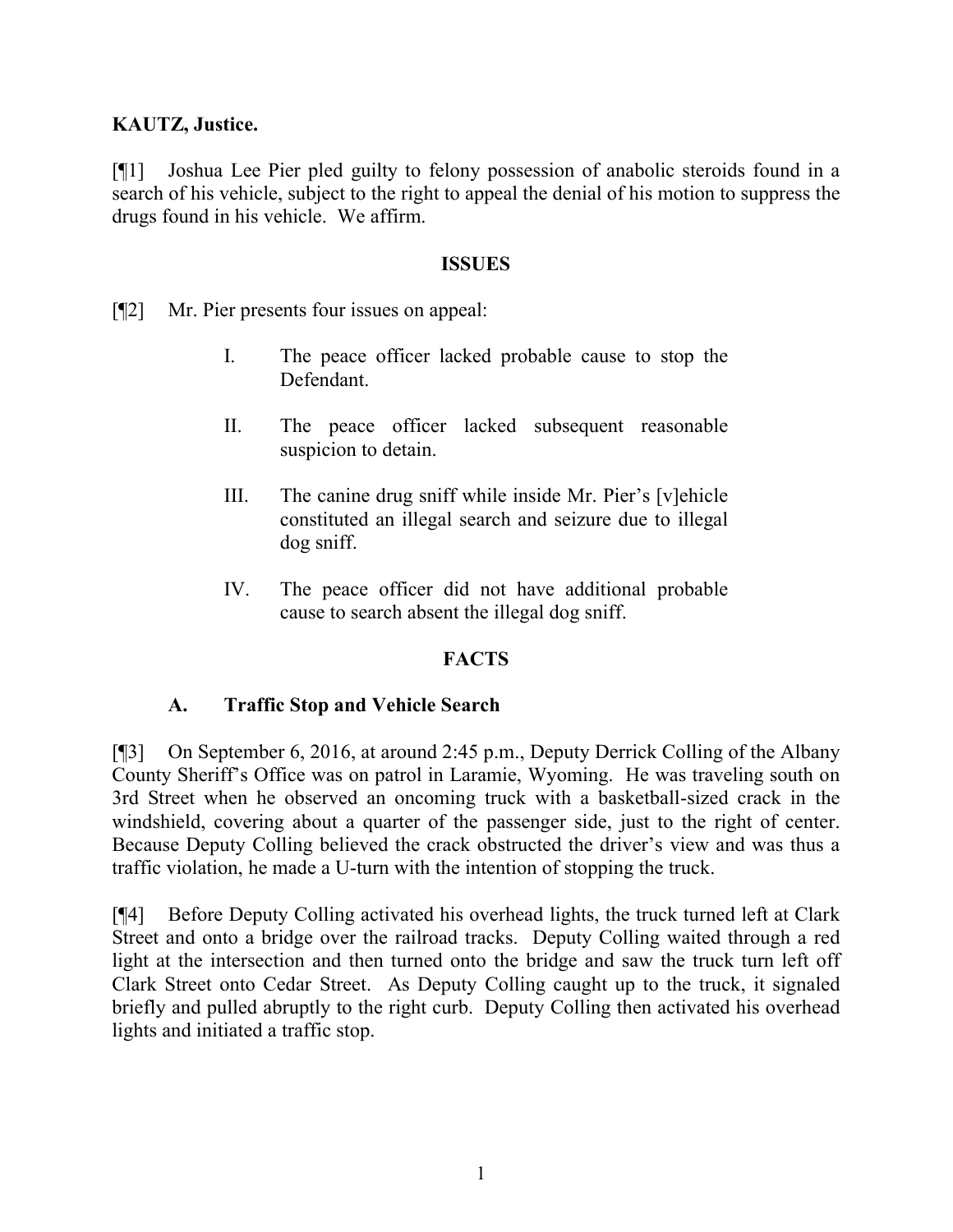[¶5] Deputy Colling approached the truck and asked for the driver's identification, and learned that he was Joshua Pier. Deputy Colling described his initial interactions and observations when he spoke to Mr. Pier.

> Q. So what did you say to the  $-$  to Mr. Pier when you approached his vehicle?

> A. Well, first off, before I ever said anything, he looked at me and he said, "What's going on, man?" very abruptly. After that, I told him the reason for the stop. I told him that I stopped him for – for having the broken windshield and for not signaling for 100 feet before pulling over.

> Q. When you first spoke with Mr. Pier, did you notice anything about his demeanor?

> > A. Yes. He was extremely nervous.

Q. And how could you tell he was extremely nervous?

A. His hands were visibly shaking. He was very, very erratic with his movement. He was very fidgety with his hands, fidgety with his legs. He had his leg kind of propped up, his right leg kind of propped up in a very awkward – in a very awkward manner.

Q. Did you know – did you notice anything behind that leg?

A. Yes, I did.

Q. What was that?

A. I saw  $a - a$  black pouch. It was about the size of a fist and it was – it was kind of like a shaving kit looking sort of pouch. And it appeared to me that he was attempting to conceal that pouch behind his right leg.

Q. How did your interaction with Mr. Pier go on after you told him that you had – why you pulled him over?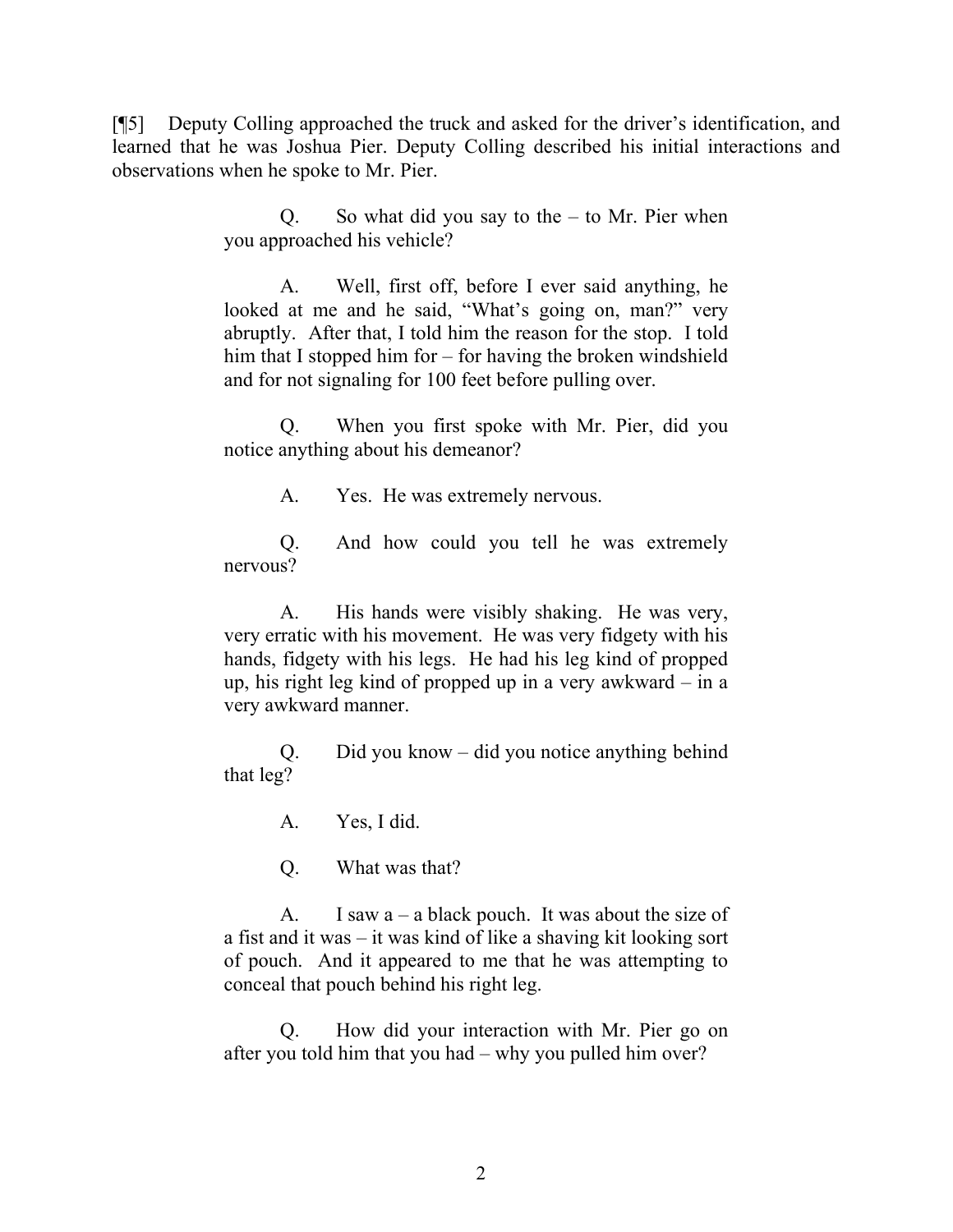A. I asked him for his information, for his driver's license, registration, proof of insurance. He reached into his glove box and pulled out a large stack of papers, set those papers on his lap, and for – for several seconds, he shifted through those papers and I could  $-$  I could  $-$  I could see his hands shaking while he was sorting through the papers as well.

Q. And what happened after that? Was he able to find all of the documentation?

A. I know that he found his driver's license. I believe he found [the] registration. I'm not sure about insurance. But he handed me the documents and I went back to my vehicle.

[¶6] When Deputy Colling returned to his vehicle, he conducted a records check and found out Mr. Pier's license was valid and that he had no outstanding warrants or anything else of note. As he was completing the records check, he recalled information he had learned months earlier about Mr. Pier.

> A. Well, after seeing – after seeing his name, I realized that this was an individual that had some previous history and – and I had heard previous – I had heard information about his previous history being drug convictions.

> > Q. Where did you hear about this information?

A. From other deputies in the sheriff's office.

Q. When were you talking to the other deputies about Mr. Pier?

A. It was a few months prior.

Q. What did you learn specifically about Mr. Pier?

A. Specifically, I learned that he had prior drug convictions for distributing methamphetamine. I learned that he had served time in the Wyoming state prison and was a very prolific gang member in the prison. I also learned that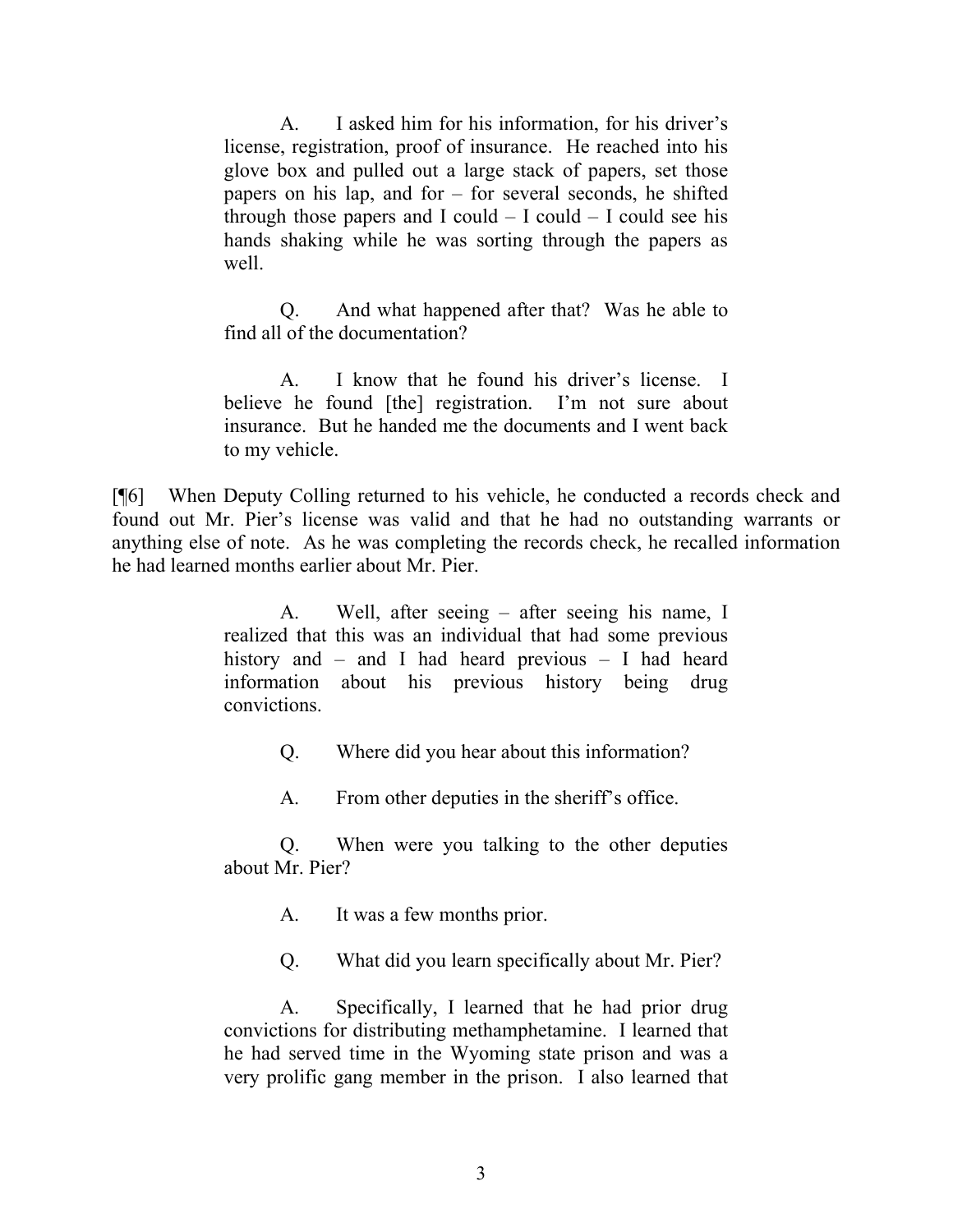he was out of prison and was suspected of currently selling drugs.

Q. And to be clear, those were just suspicions?

A. That's correct.

Q. Did you personally do any investigating of Mr. Pier prior to this day?

A. I had a citizen source that I spoke with a few months prior to the stop as well, and this person told me that Mr. Pier was also actively selling drugs in Albany County.

[¶7] Deputy Colling began preparing a citation for the cracked windshield, and because he needed Mr. Pier's contact information to complete it, he returned to Mr. Pier's vehicle. On his return, Deputy Colling saw that the black pouch that had been behind Mr. Pier's right leg was no longer there, which further raised his suspicions.

> Q. What was suspicious to you about this black bag?

> A. Well, I've been in this line of work for 12 years and I've seen thousands of drug cases. It's very common that people who carry drugs, use drugs, sell drugs, possess drugs in sort of fashion use a small – a small kind of pouch, and it's their  $-$  it's their drug kit, so to speak.

> > Q. Was that your suspicion on that day?

A. Yes, it was.

Q. Okay. Was it buoyed by the fact of your prior knowledge of Mr. Pier's past?

A. Yes.

[¶8] Deputy Colling proceeded to ask Mr. Pier for his contact information so he could complete the citation. He "really stuttered over his words" when he gave Deputy Colling his address and then inverted the numbers when he repeated his address. He did the same thing with his telephone number, which caused Deputy Colling to believe that he was trying to conceal where he lived. Deputy Colling then asked Mr. Pier where he was coming from and where he was headed. His responses caught Deputy Colling's attention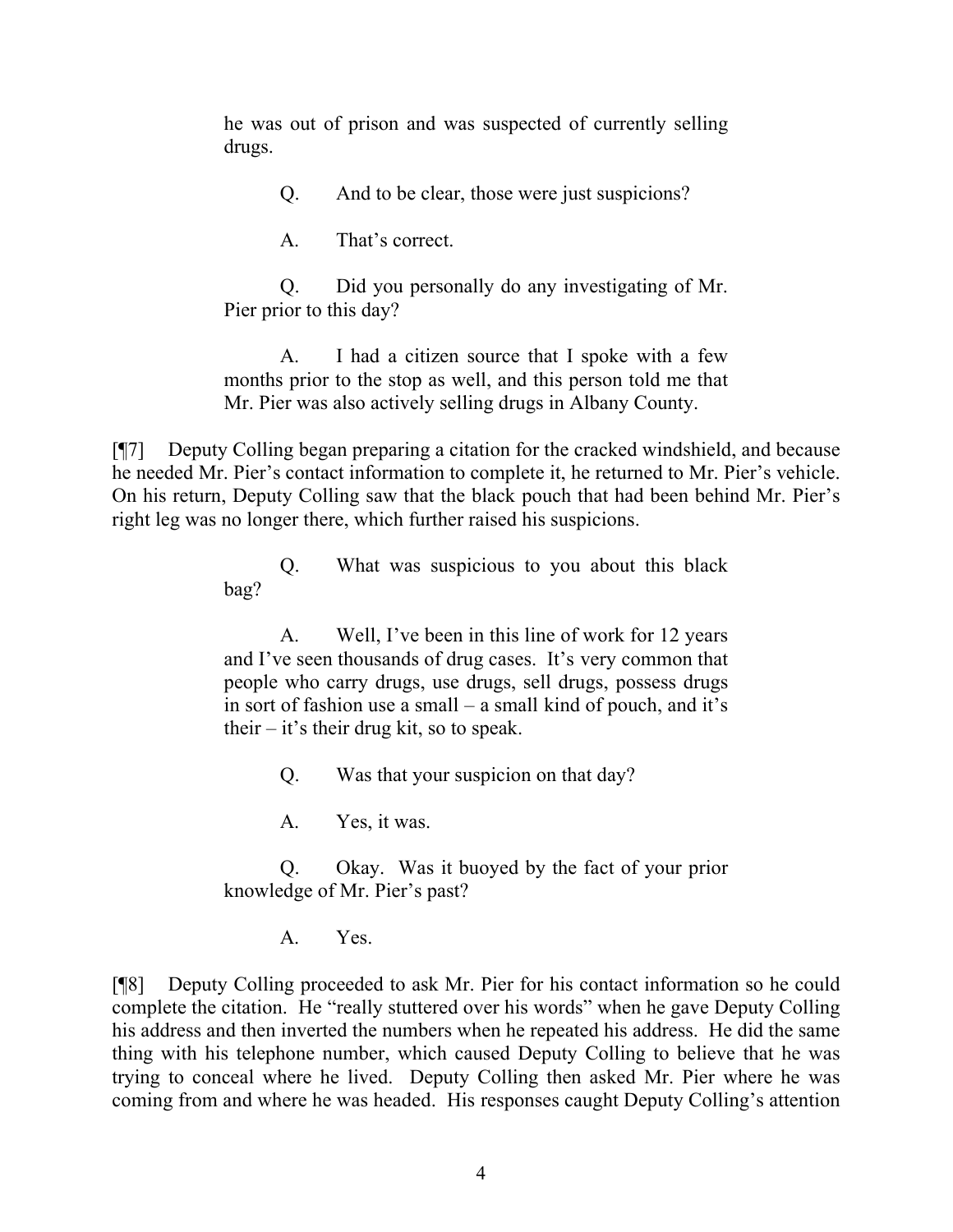because his destination was a mile or more away from where he pulled over. Deputy Colling then asked Mr. Pier why he had pulled over on Cedar Street. He stated that he stopped in front of the house to see a friend or someone who lived there, but when Deputy Colling asked who lived in the house, he could not provide a name and just stated, "I don't know." Deputy Colling then asked Mr. Pier if he had any weapons in the vehicle, to which he responded that he had some knives.

[¶9] After this second contact, Deputy Colling decided to detain Mr. Pier and request that a K-9 unit be dispatched to his location. He explained his decision:

> Q. And why did you have Mr. Pier step out of the vehicle?

> A. Well, it was really the totality of the circumstances. He – he pulled over very abruptly without being signaled. His intent look into the mirror. His – without me even talking to him, he asked me what was going on and continually asked me what was going on during the stop. He was very paranoid, very fidgety with his hands, shaking like a leaf, so to speak. It appeared he was trying to conceal that black bag initially with his leg, and then the second time I approached him, the black bag was gone. He had prior convictions for – for drug – for drugs, and I had prior information that he was actively selling drugs. It was just a very, very, very strange situation. He had lied about his – about his address, about his phone number, and didn't really have a legitimate reason for stopping where he was. So it was just a very strange thing. I thought there was some kind of crime afoot.

[¶10] When Mr. Pier exited his vehicle, he left his door open and Deputy Colling was able to see that the black pouch had been tucked underneath the truck's center console. Deputy Colling directed Mr. Pier toward the front of his patrol vehicle, conducted a patdown of his person, and then called for a K-9 unit. Deputy Colling described what occurred during the time they waited for the K-9 unit.

> Q. \* \* \* Particularly what happened while you were waiting with Mr. Pier for the K9 unit to get there?

> A. When Mr. Pier opened his door, when I asked him to exit the vehicle, he left his door open. And that would be the driver side door of his [pickup] truck. I directed him back to the front of my vehicle and again, like I said,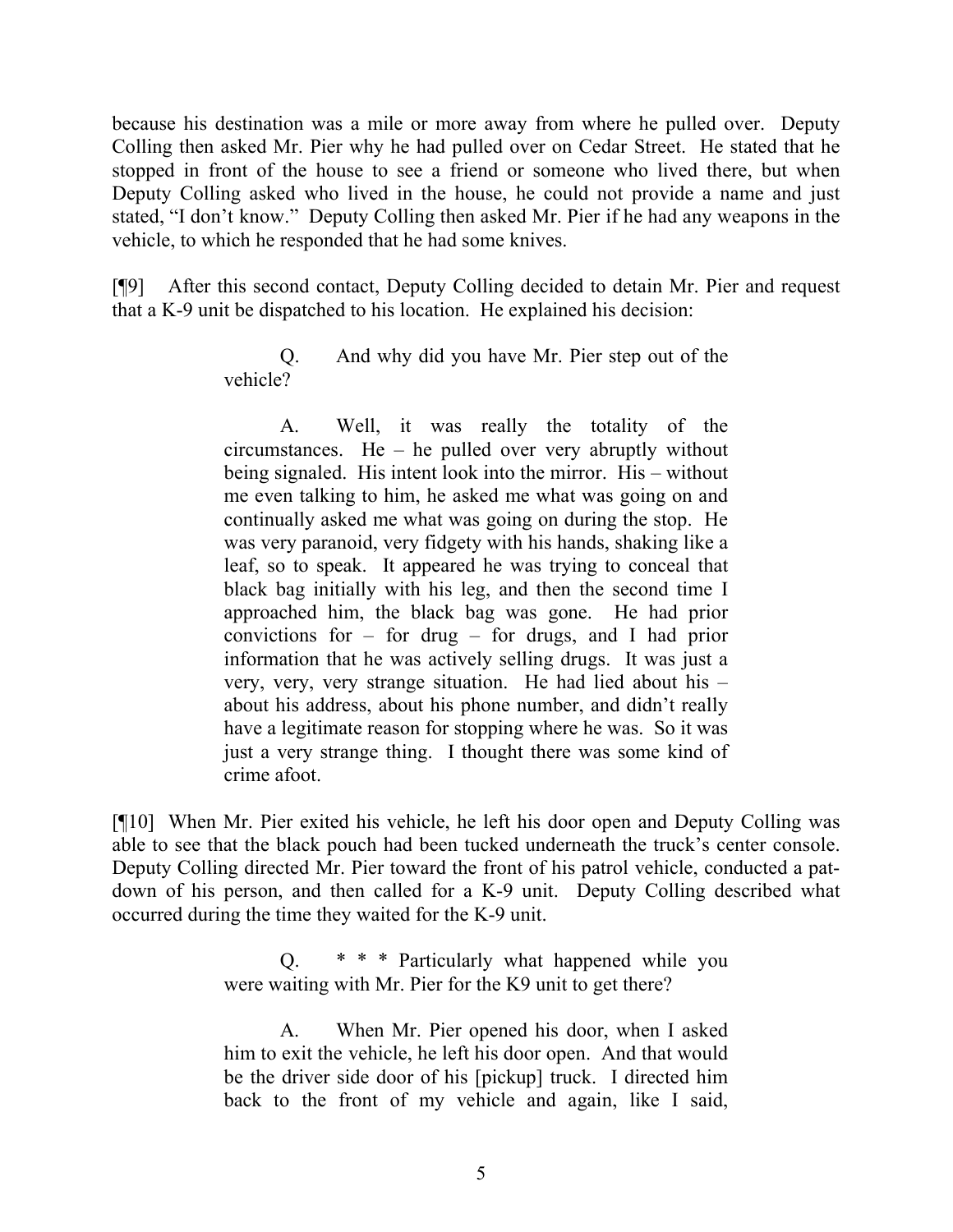conducted the pat down. During those several minutes that we were waiting for the  $-$  for the dog to come, Mr. Pier became very angry that his door was open and he ordered me to shut his door. I told him that I was not going to shut his door.

I also walked towards his vehicle and Mr. Pier again became very angry. He told me that I didn't have permission to search his vehicle, and I told him I wasn't going to search his vehicle, and Mr. Pier started walking towards me, just kind of bowing out his arms, puffing out his chest, like he wanted to fight and again ordered me to shut the door. I told him I wasn't going to shut the door and I wasn't going to let him anywhere near the vehicle. Based on his actions and the fact that there were knives in the vehicle, I wasn't going to let him touch his vehicle nor shut his door.

[¶11] A Wyoming Highway Patrol K-9 unit reported to the scene about fifteen to twenty minutes after Deputy Colling called in his request. Trooper Aaron Kirlin was the handler and his K-9 was Frosty, a springer spaniel. Trooper Kirlin had Frosty on a leash approximately ten feet long, and began Frosty's exterior sniff at the back driver's side of Mr. Pier's truck. Deputy Colling described Frosty's actions during the exterior sniff.

Q. And how exactly did that go?

A. He led his dog around from the – from the driver's side, so he started at the back, the back driver's side of the truck. He led his dog towards the front of the vehicle. I saw Trooper Kirlin walk past the open door and directed [sic] Frosty towards the front quarter panel of the vehicle in front of the open door. Frosty stopped by the driver's side door that was already open. I saw Frosty sniff in the air and then Frosty jumped into the vehicle.

I'm not a K9 handler, but it appeared that Frosty stuck his nose right by that black bag and kind of stiffened up. Trooper Kirlin told me later that Frosty had alerted to the odor of a controlled substance.

[¶12] Based on Frosty's alert, Deputy Colling determined he had probable cause to believe controlled substances would be found in Mr. Pier's vehicle, and he searched it. He found approximately three grams of marijuana in plant form in the black pouch under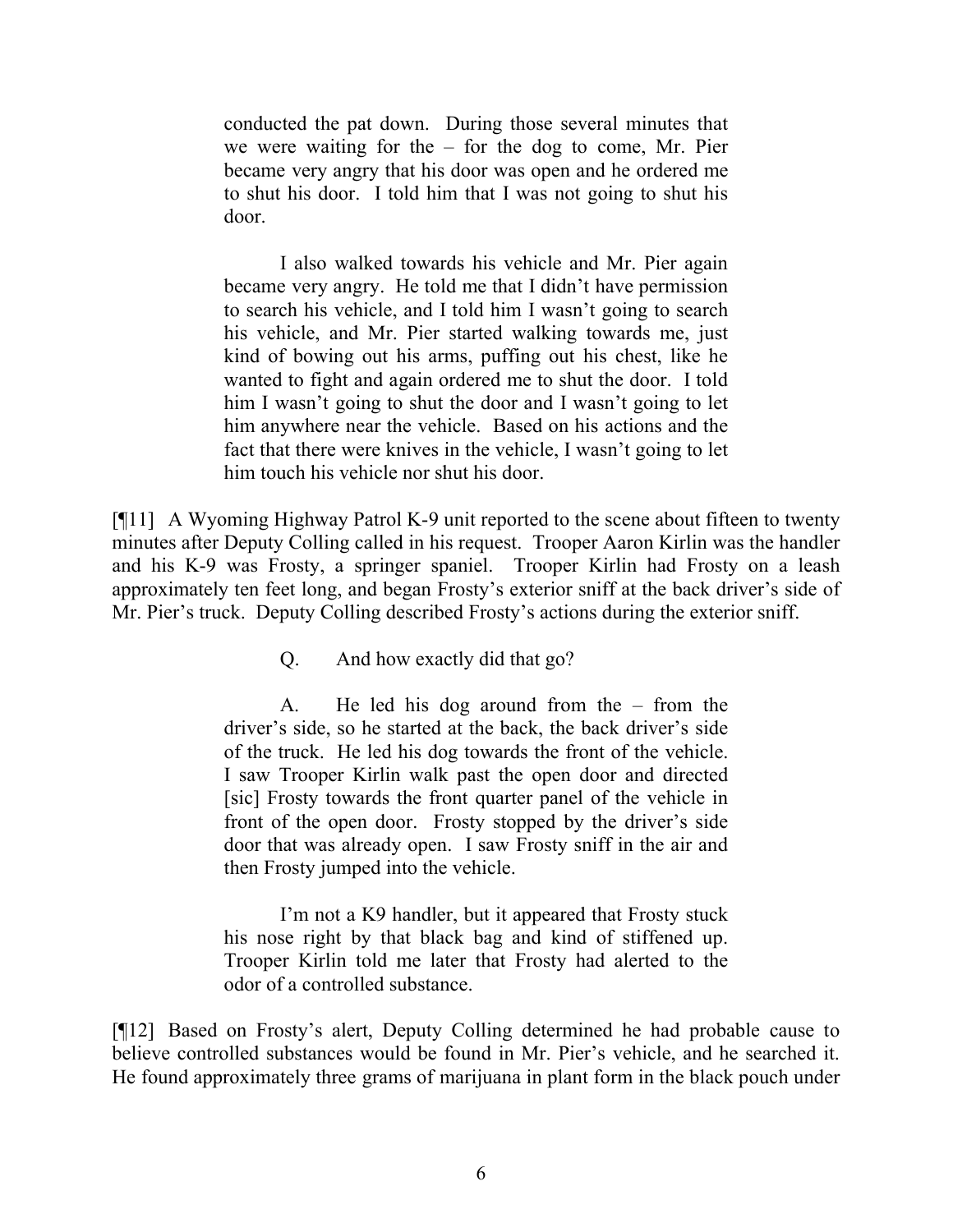the truck's center console. In another black pouch, Deputy Colling found fifty anabolic steroid tablets with a total weight of approximately five grams.

# **B. Proceedings Below**

l

[¶13] On September 8, 2016, the State filed an information charging Mr. Pier with felony possession of marijuana, third or subsequent offense, and felony possession of anabolic steroids. Mr. Pier was arraigned and pled not guilty to the charges, and on December 19, 2016, he filed a motion to suppress the evidence obtained in the search of his vehicle.

[¶14] On March 30, 2017, the district court held a hearing on Mr. Pier's motion to suppress. Noting that the State bore the burden of proving the legality of the search, the court directed the State to put on its evidence first. The State offered the testimony of only one witness, Deputy Colling.<sup>1</sup> The court then heard argument on the motion and took the matter under advisement.

[¶15] On April 3, 2017, the district court issued an order denying Mr. Pier's motion to suppress. The court found that Frosty's leap into the vehicle during his exterior sniff was spontaneous and not in response to a command or encouragement by Trooper Kirlin. The court also found that because it was Mr. Pier, and not Trooper Kirlin, who opened and left open the vehicle's door, Trooper Kirlin did not facilitate Frosty's entry into the vehicle. For these reasons, the court concluded Frosty's alert did not violate the Fourth Amendment and provided probable cause for Deputy Colling's search. The court further concluded that even in the absence of Frosty's alert, Deputy Colling had probable cause to search the vehicle. It reasoned:

> Additional probable cause came from the culmination of the information known to Deputy Colling at the time he asked Mr. Pier to exit the vehicle combined with Mr. Pier's extreme and aggressive dealings with Deputy Colling while awaiting the arrival of the K-9 unit. Mr. Pier was insistent, to the point of near-violence, on closing his vehicle door and not allowing Deputy Colling near the vehicle. The Court places no emphasis on Mr. Pier's constitutional right to deny a search, or even his desire to have his vehicle closed.

<sup>&</sup>lt;sup>1</sup> The record does not indicate whether the State intended to present the testimony of Trooper Kirlin. After Deputy Colling testified, the prosecutor requested and was granted a five-minute recess to contact someone. When court reconvened, however, the State rested without offering any additional evidence.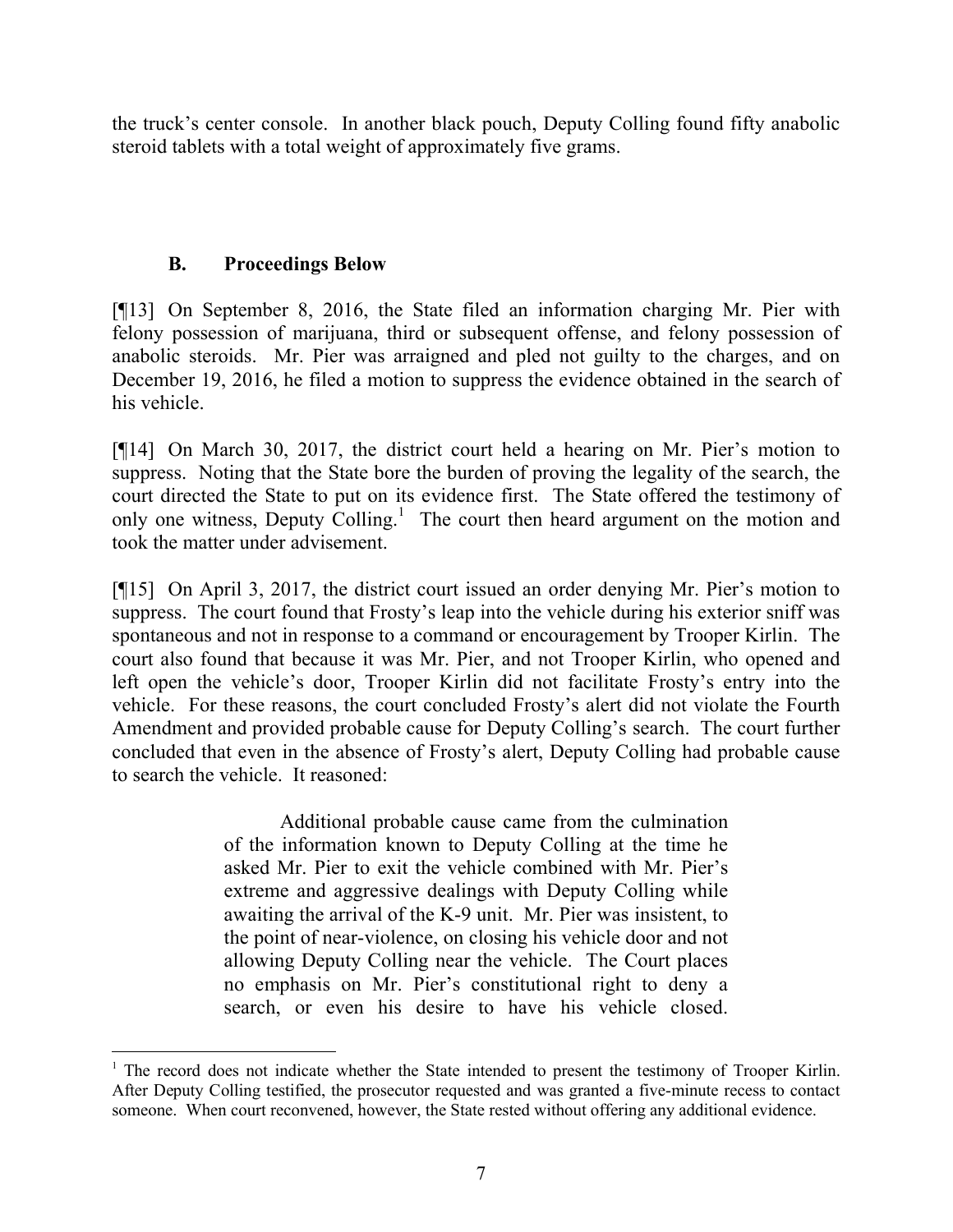However, Mr. Pier's extreme reactions are noteworthy and, under a totality of the circumstances, justified a search of the vehicle.

[¶16] The State and Mr. Pier reached a plea agreement. In exchange for the State's agreement to dismiss the felony marijuana possession charge and make a sentencing recommendation, Mr. Pier agreed to plead guilty to felony steroid possession, subject to his right to appeal the district court's suppression ruling. On May 31, 2017, the district court issued its order accepting Mr. Pier's conditional guilty plea, and on that same date the court entered its judgment, which sentenced Mr. Pier to the State-recommended prison term of eighteen to twenty-four months. Mr. Pier filed a timely notice of appeal to this Court.

## **STANDARD OF REVIEW**

[¶17] When a defendant challenges a warrantless search, the State bears the burden of proving the legality of the search. *Pena v. State*, 2004 WY 115, ¶ 29, 98 P.3d 857, 870 (Wyo. 2004). We review the district court's suppression ruling as follows:

> We review the district court's factual findings on a motion to suppress for clear error. We defer to those findings and view the evidence in the light most favorable to the prevailing party because the district court is in the best position to weigh the evidence, assess the credibility of witnesses, and make the necessary inferences, deductions, and conclusions. However, we review the ultimate determination regarding the constitutionality of a particular search or seizure de novo.

*Clay v. State*, 2016 WY 55, ¶ 14, 372 P.3d 195, 197 (Wyo. 2016) (quoting *Allgier v. State*, 2015 WY 137, ¶ 11, 358 P.3d 1271, 1275 (Wyo. 2015)).

### **DISCUSSION**

[¶18] Mr. Pier challenges the district court's suppression ruling on numerous fronts. He contends: (1) Deputy Colling's traffic stop was illegal; (2) Deputy Colling lacked reasonable suspicion to detain him; (3) Frosty's entry into the vehicle was illegal; and (4) Deputy Colling did not have probable cause to search his vehicle without Frosty's alert. For each of these claims, Mr. Pier asserts constitutional violations under both the Wyoming and the United States constitutions. Because most of these arguments were not presented to the district court in a clear manner and with cogent argument and authority, we begin our discussion by narrowing the questions we will address.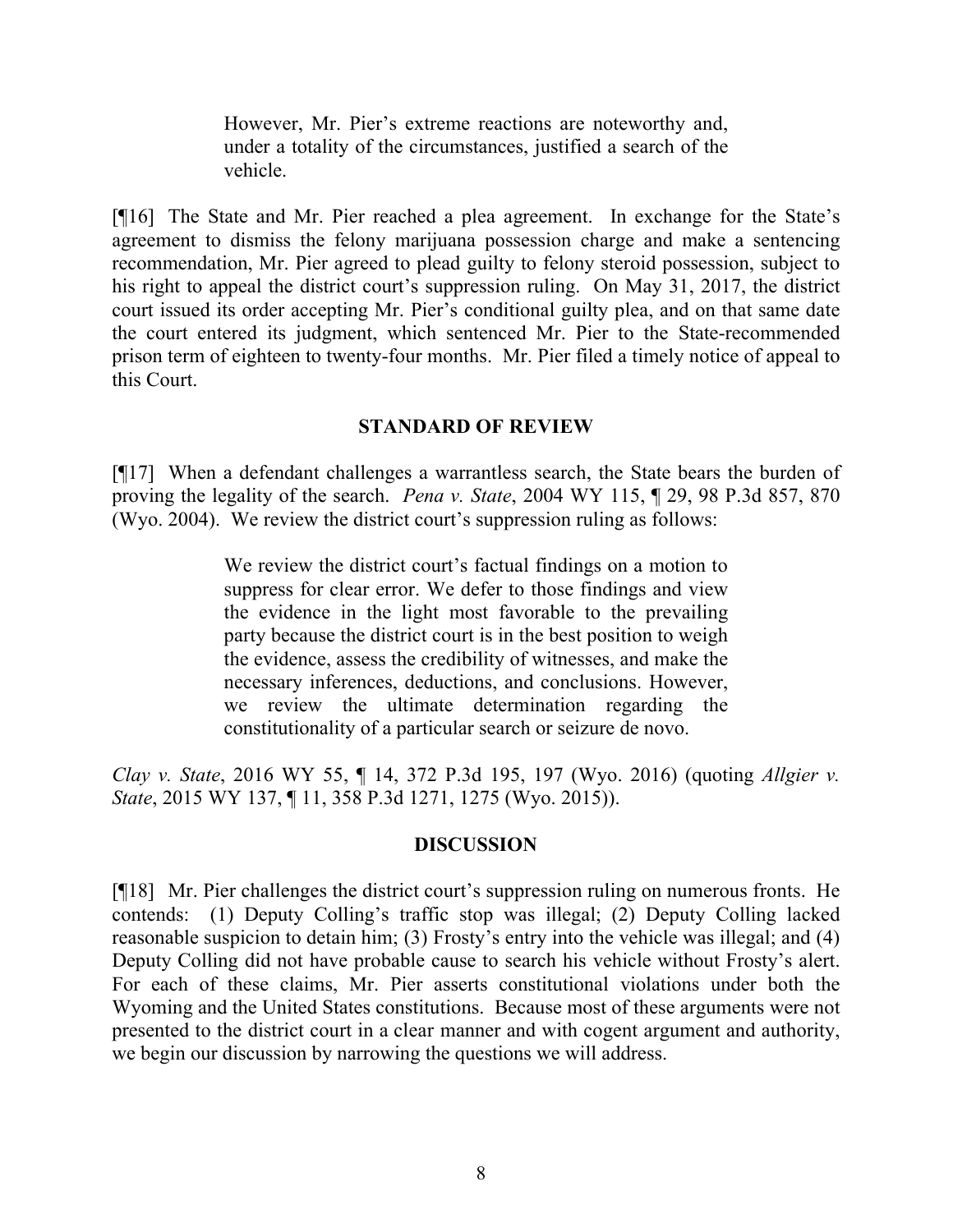[¶19] "[A] conditional plea of guilty or nolo contendere, while providing a mechanism for appellate review, does not provide *carte blanche* permission for an appellant to present any and all arguments on appeal." *Ward v. State*, 2015 WY 10, ¶ 15, 341 P.3d 408, 411 (Wyo. 2015) (quoting *Kunselman v. State*, 2008 WY 85, ¶ 11, 188 P.3d 567, 569-70 (Wyo. 2008)); *see also, Tibbetts v. State*, 2017 WY 9, ¶ 12, 388 P.3d 517, 520 (Wyo. 2017). An appellant "may only raise those issues on appeal which were clearly called to the attention of the district court" and were supported by "at least a minimum effort to present a cogent legal argument." *Flood v. State*, 2007 WY 167, ¶ 12, 169 P.3d 538, 543 (Wyo. 2007) (quotation marks and citations omitted). With respect to Wyoming constitutional arguments in particular, we have said:

> An appellant does not preserve a Wyoming constitutional argument for appeal by merely citing to the Wyoming Constitution in his motion to suppress without independent supporting analysis of why or how that constitution provides different or more extensive protections.

*Phippen v. State*, 2013 WY 30, ¶ 12, 297 P.3d 104, 108 (Wyo. 2013) (citing *Flood*, ¶ 12, 169 P.3d at 543).

[¶20] Mr. Pier's motion to suppress was a three-sentence document. The first two sentences asserted that Deputy Colling's traffic stop and search of Mr. Pier's vehicle, and Frosty's entry into the vehicle, violated both the Wyoming and United States constitutions. The third sentence informed the district court that additional authority would be presented at the suppression hearing. During the suppression hearing itself, Mr. Pier presented only two arguments: that Frosty's vehicle entry was illegal and that without Frosty's alert, Deputy Colling did not have probable cause to search his vehicle. Mr. Pier did not offer a separate state constitutional analysis, and he did not challenge the traffic stop or Deputy Colling's grounds for extending the traffic stop. Because Mr. Pier failed to present the district court with his arguments about probable cause for the stop or reasonable suspicion to continue his detention, we decline to consider those claims here. Similarly, we decline to consider Mr. Pier's argument about the Wyoming Constitution.<sup>2</sup>

## **Independent Probable Cause to Search**

[¶21] The district court found that (1) the K-9's entry into Mr. Pier's car was not facilitated by law enforcement but was spontaneous, and (2) even without the K-9's

<sup>&</sup>lt;sup>2</sup> We have in the past expanded our analysis to include a state constitutional analysis when the district court has performed a state constitutional analysis despite the defendant's failure to adequately raise the claim. *See, e.g.*, *Cotton v. State*, 2005 WY 115, ¶ 15, 119 P.3d 931, 934 (Wyo. 2005). Here the district court cited Article 1, Section 4 of the Wyoming Constitution, but it did not separately analyze Frosty's vehicle entry or Deputy Colling's probable cause under the state provision. We, therefore, adhere to our usual practice and will not consider Mr. Pier's state claims.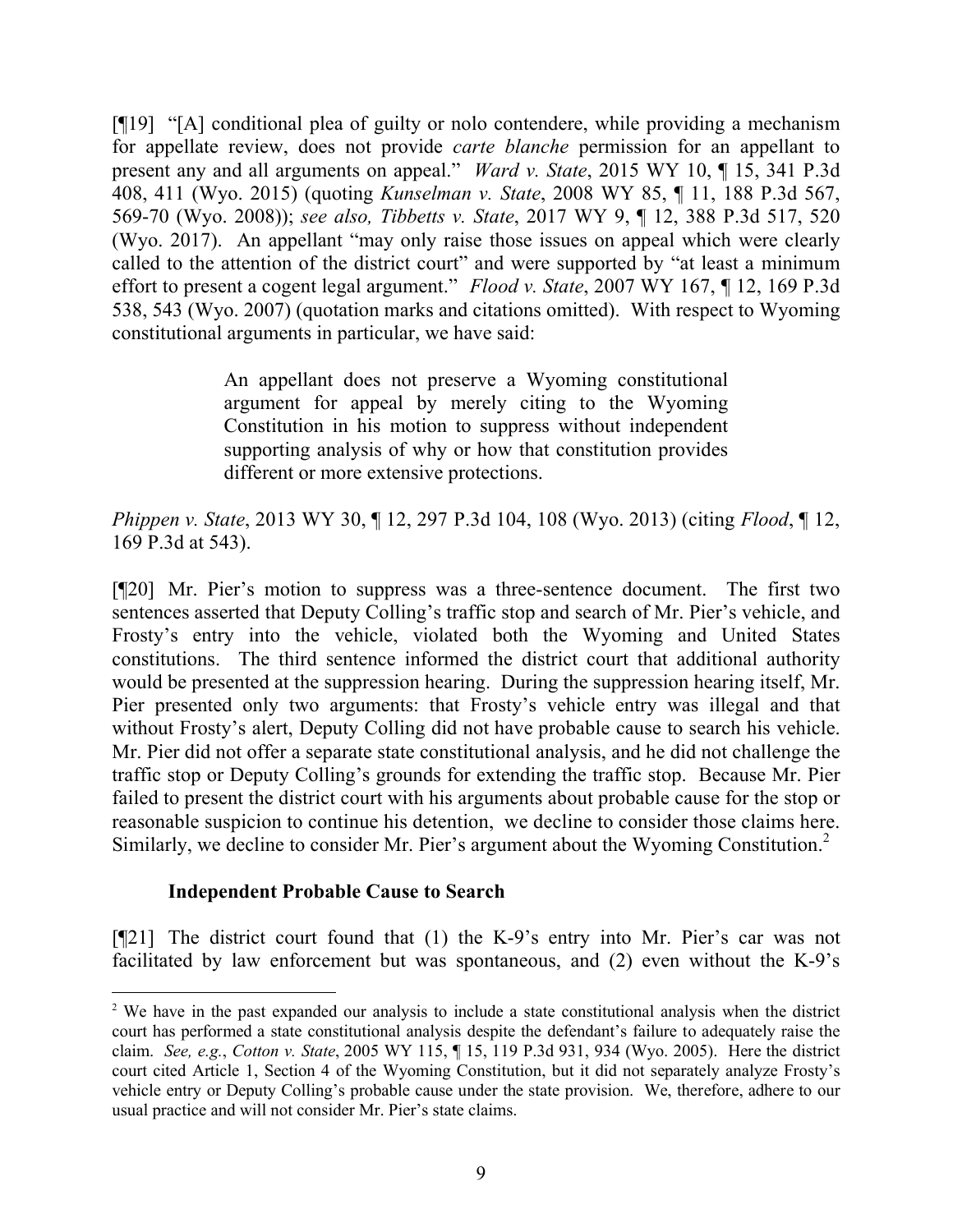actions Deputy Colling's search of the car was supported by probable cause. If probable cause supports the search independent from any actions or alerts of the K-9, the district court properly denied Mr. Pier's motion to suppress. Therefore, we will review Mr. Pier's fourth issue first.

[¶22] An automobile may be searched without a warrant when there is probable cause to believe it contains contraband or evidence of a crime. *Phippen v. State*, 2013 WY 30, ¶ 13, 297 P.3d 104, 108 (Wyo. 2013). Probable cause to search an automobile "is established if, under the totality of the circumstances, there is a fair probability that the car contains contraband or evidence of a crime." *Id.*

[¶23] "[P]robable cause is a flexible, common-sense standard. It merely requires that the facts available to the officer would 'warrant a man of reasonable caution in the belief' . . . that certain items may be contraband or stolen property or useful as evidence of a crime; it does not demand any showing that such a belief be correct or more likely true than false. A 'practical, nontechnical' probability that incriminating evidence is involved is all that is required." *Vassar v. State*, 2004 WY 125, ¶ 17, 99 P.3d 987, 994 (Wyo. 2004) (quoting *Texas v. Brown,* 460 U.S. 730, 742, 103 S.Ct. 1535, 75 L.Ed.2d 502 (1983), which quoted *Carroll v. United States,* 267 U.S. 132, 162, 45 S.Ct. 280, 69 L.Ed. 543 (1925) and *Brinegar v. United States,* 338 U.S. 160, 176, 69 S.Ct. 1302, 1311, 93 L.Ed. 1879 (1949)).

[¶24] The totality of the circumstances here showed a fair probability that the bag, which Mr. Pier was hiding, and his truck contained contraband. The totality of the circumstances known to Deputy Colling were:

- 1. Mr. Pier pulled over and stopped abruptly, for no apparent reason.
- 2. Mr. Pier was extremely nervous, with shaking hands and legs.
- 3. He was very erratic with his movements, and fidgety.
- 4. Mr. Pier was attempting to conceal a black bag under his right leg, holding his leg in an unnatural manner.
- 5. He moved the black bag under the center console when the deputy was not present.
- 6. The deputy recognized the bag as the type of pouch individuals often use to carry illegal drugs.
- 7. Mr. Pier's explanation of where he was going was inconsistent with his observed route.
- 8. Mr. Pier claimed he had pulled over at a friend's house, but could not identify that person.
- 9. Mr. Pier incorrectly reported both his address and phone number. Deputy Colling concluded that Mr. Pier was attempting to mislead him.
- 10. Mr. Pier became belligerent and aggressive in attempting to get Deputy Colling to shut his truck door.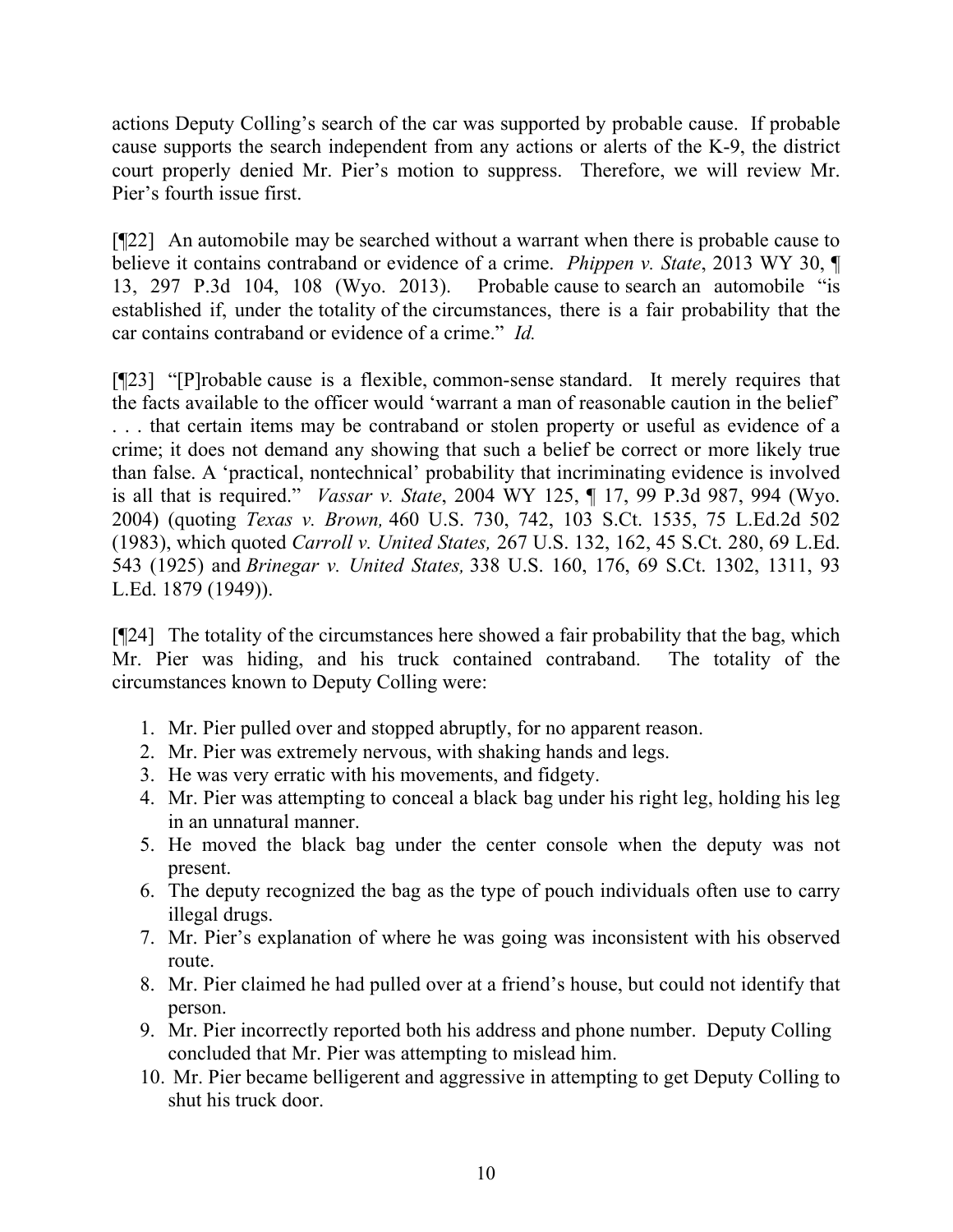11. Mr. Pier had prior drug convictions for distributing methamphetamine.

These circumstances warrant any reasonable person to believe that there probably was contraband in Mr. Pier's truck. Any reasonable person would consider these facts and conclude that Mr. Pier probably was hiding drugs or other contraband in his vehicle. Any magistrate reviewing these facts would be obliged to reach that conclusion and to issue a search warrant.

[¶25] Mr. Pier is the appellant in this case, and has the burden of demonstrating that the decision below was improper. He has provided no case where these circumstances were found to be insufficient to constitute probable cause. A reasonable consideration of the totality of the circumstances here leads to the conclusion that Mr. Pier probably was concealing contraband. The subsequent search, then, was reasonable.

[¶26] Other courts have found probable cause in somewhat similar circumstances. In *United States v. McLaughlin*, 571 F. App'x 147, 148 (3d Cir. 2014), the Third Circuit found probable cause to search a vehicle where the driver had been stopped for a traffic violation, had \$940 in his pocket, attempted to reach a black bag in the back seat, struggled with officers, and had a criminal history of numerous drug and weapons arrests. The arresting officer's experience indicated that the cash in the driver's pocket likely had come from illegal drug activity.

[¶27] In *United States v. Hicks*, 190 F.Supp.3d 733, 744-45 (S.D. Ohio 2016), an officer's knowledge of a driver's criminal history for drug and weapons crimes, together with his observations of the driver and the interior of the vehicle established probable cause for a warrantless search of the car. At the initial traffic stop, the officer saw the defendant lean back in his seat, make movements toward his waist band, and then reach for the glove box. When the officer approached the car, he saw an open box of sandwich bags, an open container of beer and a digital scale with white residue. The officer's experience indicated that the bags and scale often were used in the drug trade.

[¶28] The Tenth Circuit found probable cause for a warrantless search of an automobile trunk and its contents in *United States v. West*, 219 F.3d 1171 (10th Cir. 2000). In *West,* the driver exhibited extreme nervousness, had a prior criminal record, had used air freshener in the car (which in the officer's experience was connected to covering up the odor of controlled substances), and the officer smelled what he believed to be the odor of methamphetamine. The combination of these factors established probable cause.

[¶29] The totality of the circumstances known to Deputy Colling met or exceeded the totality of the circumstances in each of these cases. We determine that the district court correctly found those circumstances established probable cause to search Mr. Pier's vehicle, even before the K-9 indicated there were drugs in the truck.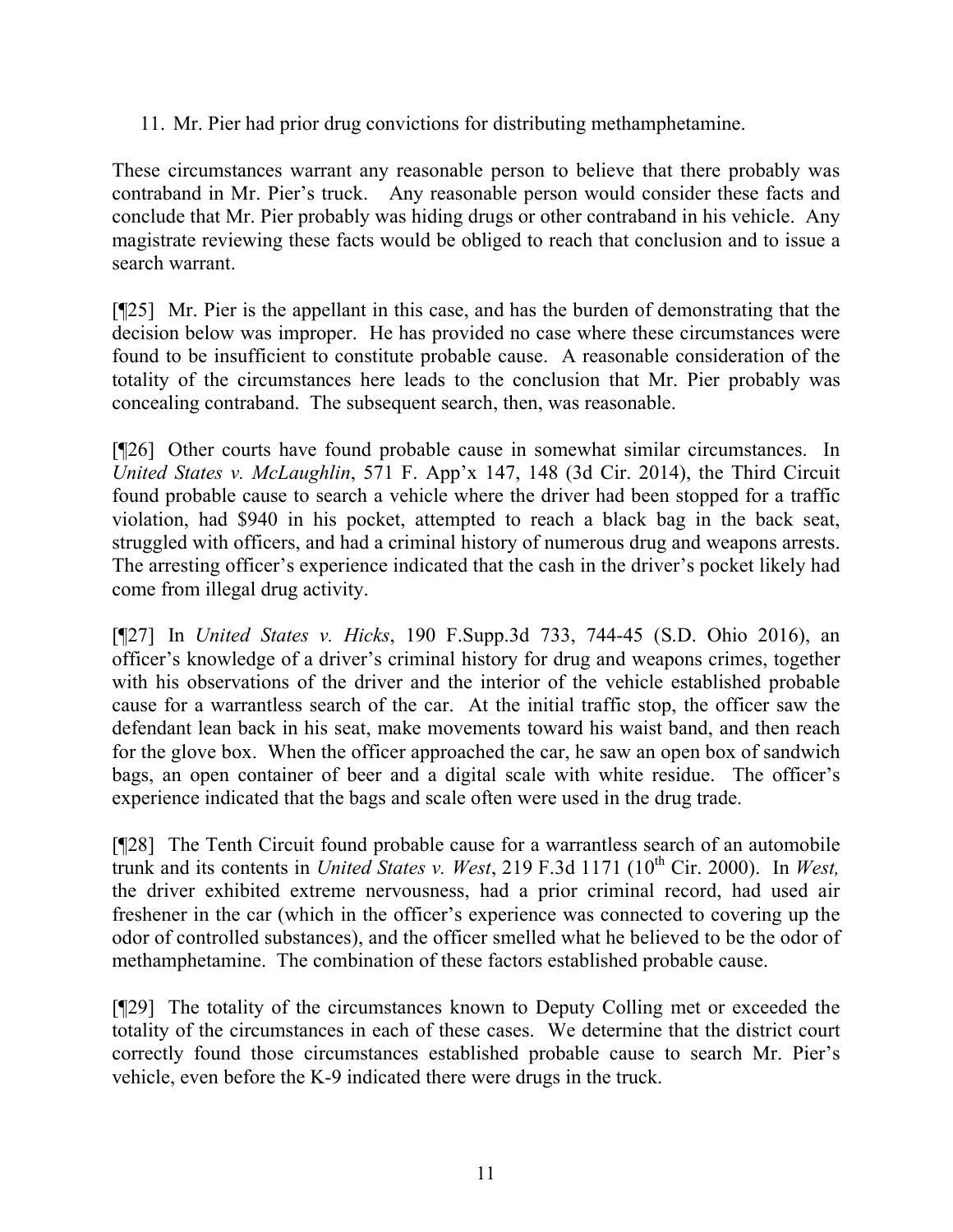[¶30] Because probable cause independent of the K-9's actions supported Deputy Colling's search, it is unnecessary to consider the actions of the K-9. We affirm the district court's denial of Mr. Pier's motion to suppress.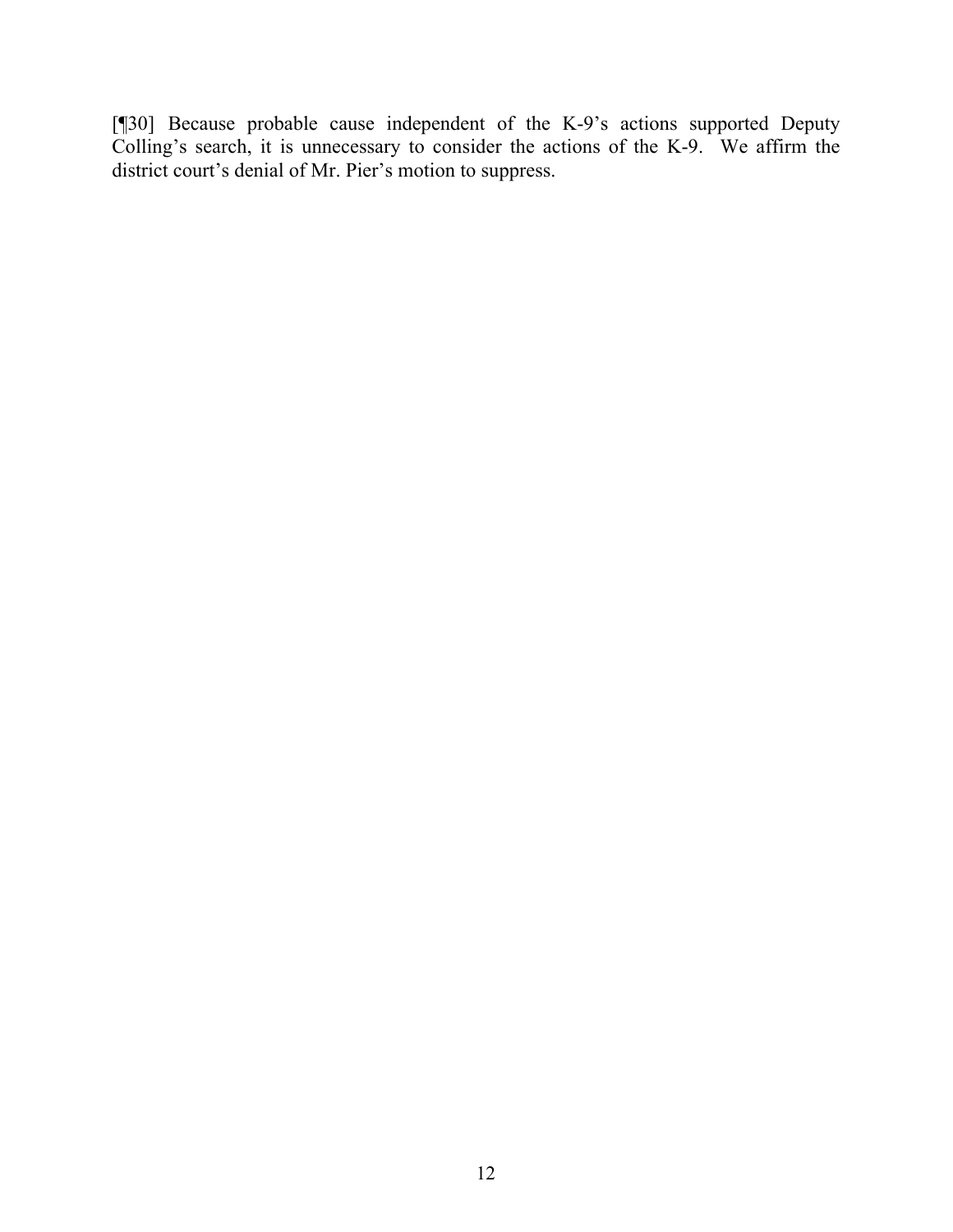**DAVIS**, Chief Justice, dissenting, in which **FOX,** Justice, joins.

[¶31] A warrantless search of an automobile is per se unreasonable, and on a motion to suppress, the State bears the burden of proving that probable cause justified that search. *Pena v. State*, 2004 WY 115, ¶ 29, 98 P.3d 857, 870 (Wyo. 2004). I do not believe the State met that burden, and I therefore respectfully dissent.<sup>3</sup>

### **I. Totality of the Circumstances**

l

[¶32] Probable cause to search an automobile "is established if, under the totality of the circumstances, there is a fair probability that the car contains contraband or evidence of a crime." *Phippen v. State*, 2013 WY 30, ¶ 13, 297 P.3d 104, 108 (Wyo. 2013) (quoting *McKenney v. State*, 2007 WY 129, ¶ 8, 165 P.3d 96, 98 (Wyo. 2007)). The district court based its probable cause determination on the factors it found supported Deputy Colling's reasonable suspicion to detain Mr. Pier, combined with the additional factor of Mr. Pier's belligerent and aggressive behavior in objecting to a search of his vehicle. The court summarized its findings in paragraphs 35, 36, and 46 of its decision.

> 35. At the time Deputy Colling made the decision to extend the traffic stop, the entirety of his actual observations were as follows:

> > a. Mr. Pier immediately had turned and pulled over his car, seemingly upon observing Deputy Colling's patrol vehicle, for no other apparent reason;

> > b. Mr. Pier repeatedly asked the deputy "what's going on";

> > c. Mr. Pier displayed signs of extreme nervousness, including fidgeting, trembling hands, and erratic body language;

> > d. Deputy Colling noticed a black zippered pouch on the front seat during his initial interaction but, in his later interactions with Mr. Pier, the black pouch was no longer in sight;

<sup>&</sup>lt;sup>3</sup> I do not dissent from the majority's conclusion that Mr. Pier failed to preserve his state constitutional challenges or his challenges to the initial traffic stop and the reasonable suspicion required to extend that traffic stop.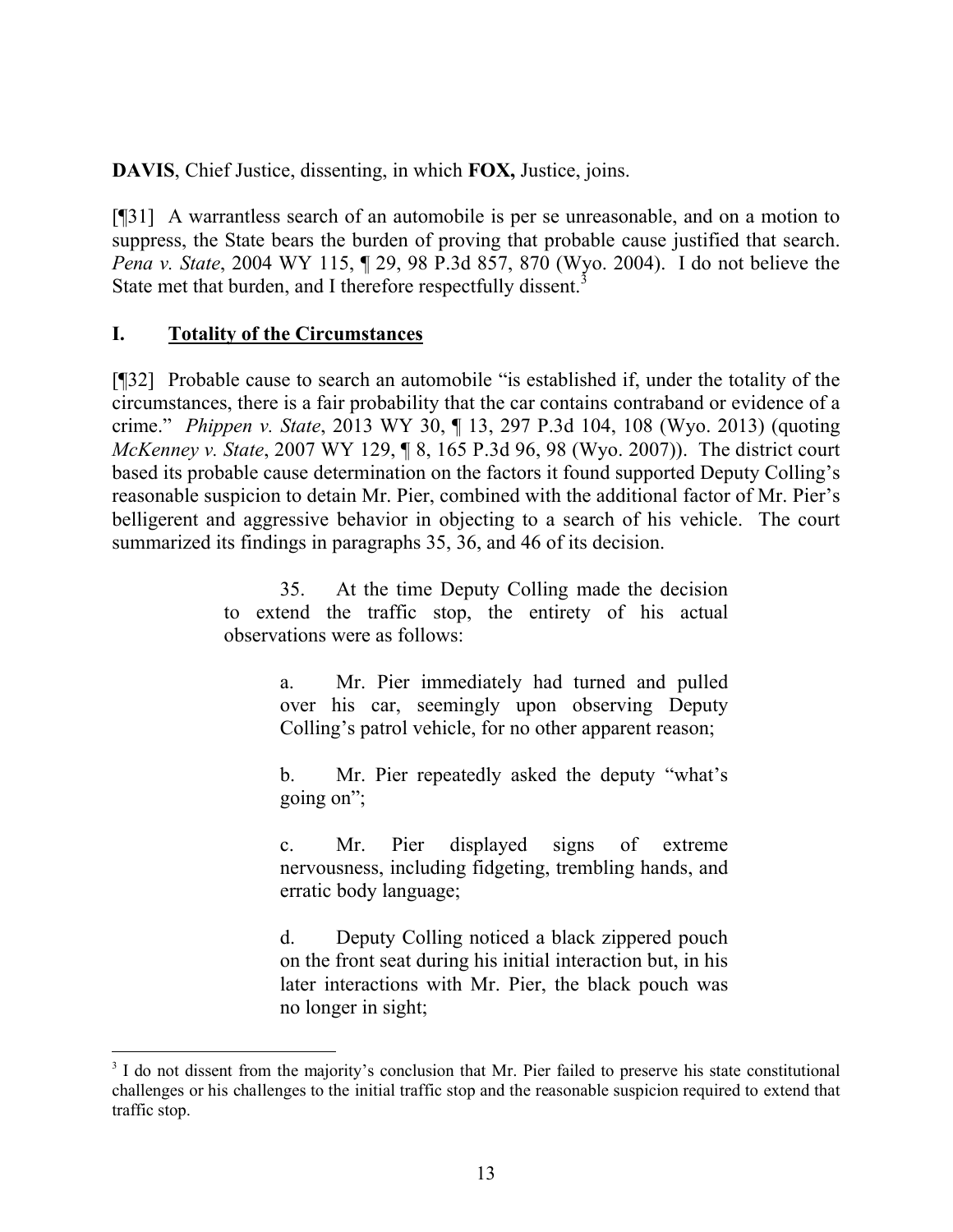e. Mr. Pier was propping up his right leg as if trying to conceal the black pouch;

f. When Deputy Colling asked Mr. Pier what his address was, he hesitated and gave Deputy Colling two different addresses;

g. When Deputy Colling asked what his phone number was, he again hesitated and gave Deputy Colling two different phone numbers;

h. Mr. Pier was stopped nowhere near his professed destination; and

i. Mr. Pier told Deputy Colling he knew the person who lived at the home he was parked in front of and later told Deputy Colling he did not know who lived at the home.

36. In addition to these observations, Deputy Colling also had knowledge of Mr. Pier's prior criminal convictions for illegal controlled substances and gang association in prison from other law enforcement officers. Deputy Colling also was informed by a confidential informant that Mr. Pier was involved recently in distributing controlled substances.

\* \* \*

46. Additional probable cause came from the culmination of the information known to Deputy Colling at the time he asked Mr. Pier to exit the vehicle combined with Mr. Pier's extreme and aggressive dealings with Deputy Colling while awaiting the arrival of the K-9 unit. Mr. Pier was insistent, to the point of near-violence, on closing his vehicle door and not allowing Deputy Colling near the vehicle. The Court places no emphasis on Mr. Pier's constitutional right to deny a search, or even his desire to have his vehicle door closed. However, Mr. Pier's extreme reactions are noteworthy and, under a totality of the circumstances, justified a search of the vehicle.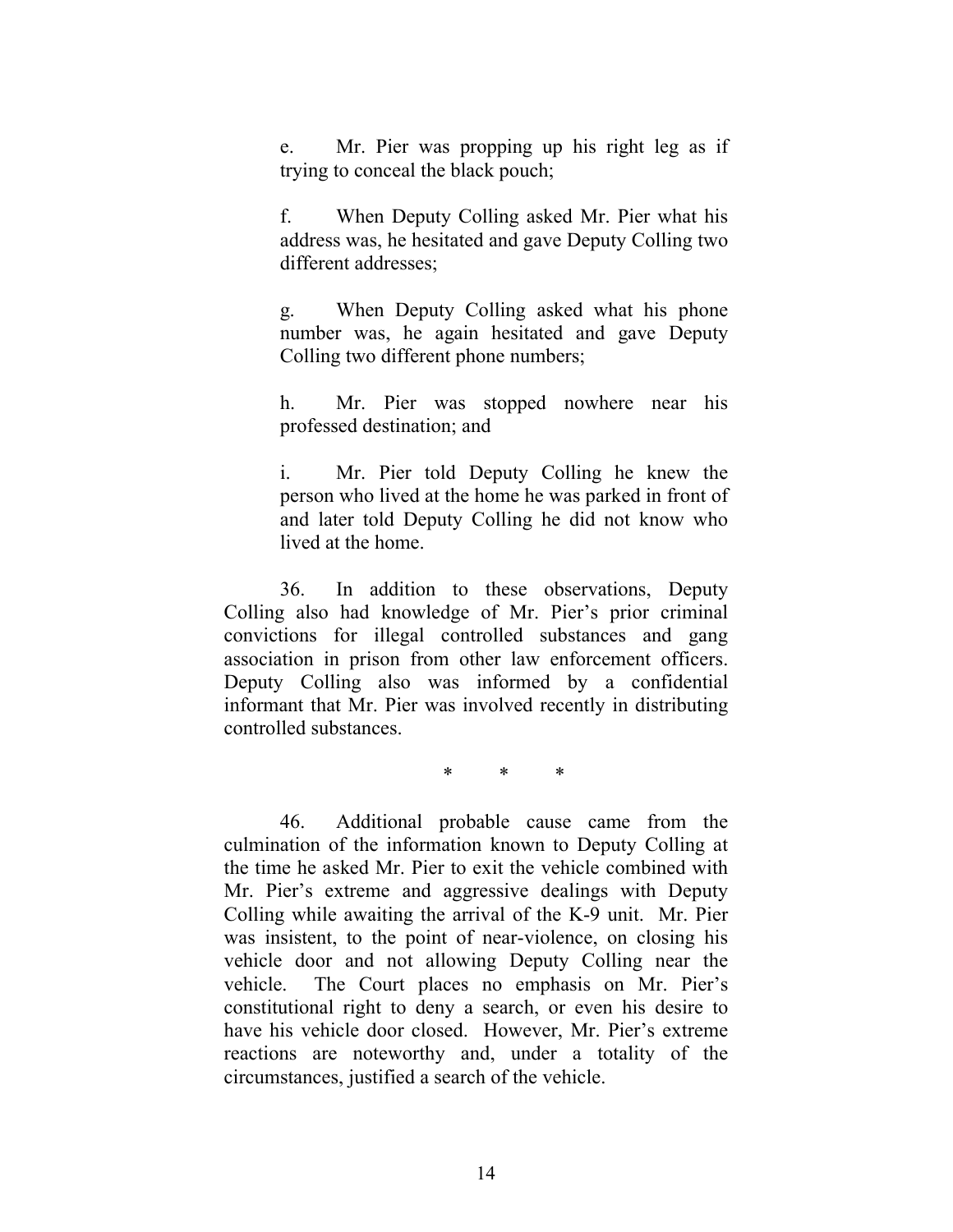[¶33] In my view, the district court elevated reasonable suspicion to probable cause without a sufficient basis to do so. I will address each factor and the weight to which each is entitled, and then their totality.

## **A. Mr. Pier's Belligerent and Aggressive Behavior**

[¶34] Because it is the factor that in the district court's view caused reasonable suspicion to ripen into probable cause, I begin with Mr. Pier's behavior in objecting to a search of his vehicle and demanding that Deputy Colling close the vehicle's door. Because I believe Mr. Pier had a right to object to the search of his vehicle, even vehemently, belligerently, and aggressively, I would attach no weight to this factor.

[¶35] This Court has recognized that an individual's assertion of his right to withhold consent to search cannot play any part in a probable cause analysis. *Dimino v. State*, 2012 WY 131, ¶ 13, 286 P.3d 739, 743 (Wyo. 2012) (quoting *Damato v. State*, 2003 WY 13, ¶ 19, 64 P.3d 700, 708 (Wyo. 2003)). Although the district court purported to place no emphasis on Mr. Pier's assertion of his right to withhold consent and to instead factor in only the suspicion created by his extreme reactions, I see this as a distinction without a difference. Whether the court was giving weight to the refusal to consent itself, or to Mr. Pier's belligerent behavior in asserting that right, the court's focus was the same: if Mr. Pier has nothing to hide, he should not be concerned with law enforcement searching his vehicle. This premise has no place in a probable cause analysis.<sup>4</sup>

[¶36] Other courts have concluded likewise. In *State v. Kern*, 831 N.W.2d 149 (Iowa 2013), officers conducting a child welfare check asserted that the homeowner "purposely stood between them and the interior of the home to prevent them from entering further into the home." *Id.* at 156. The State argued this gave the officers reason to believe drugs would be found in the home and probable cause to search. *Id*. at 157. The Iowa Supreme Court disagreed.

> Furthermore, neither the invocation of constitutional rights nor the refusal to grant consent to an officer to perform a search can be used alone to support either reasonable suspicion or probable cause. *See State v. Maddox*, 670 N.W.2d 168, 173 (Iowa 2003). In the words of the 10th Circuit:

> > Any other rule would make a mockery of the reasonable suspicion and probable cause requirements,

l

<sup>&</sup>lt;sup>4</sup> Law enforcement is of course not required to ignore a detained individual's inappropriate behavior. If Mr. Pier's behavior had crossed the line from belligerence to disorderly conduct, violence, obstruction, or interference, we expect that Deputy Colling would have responded with appropriate charges.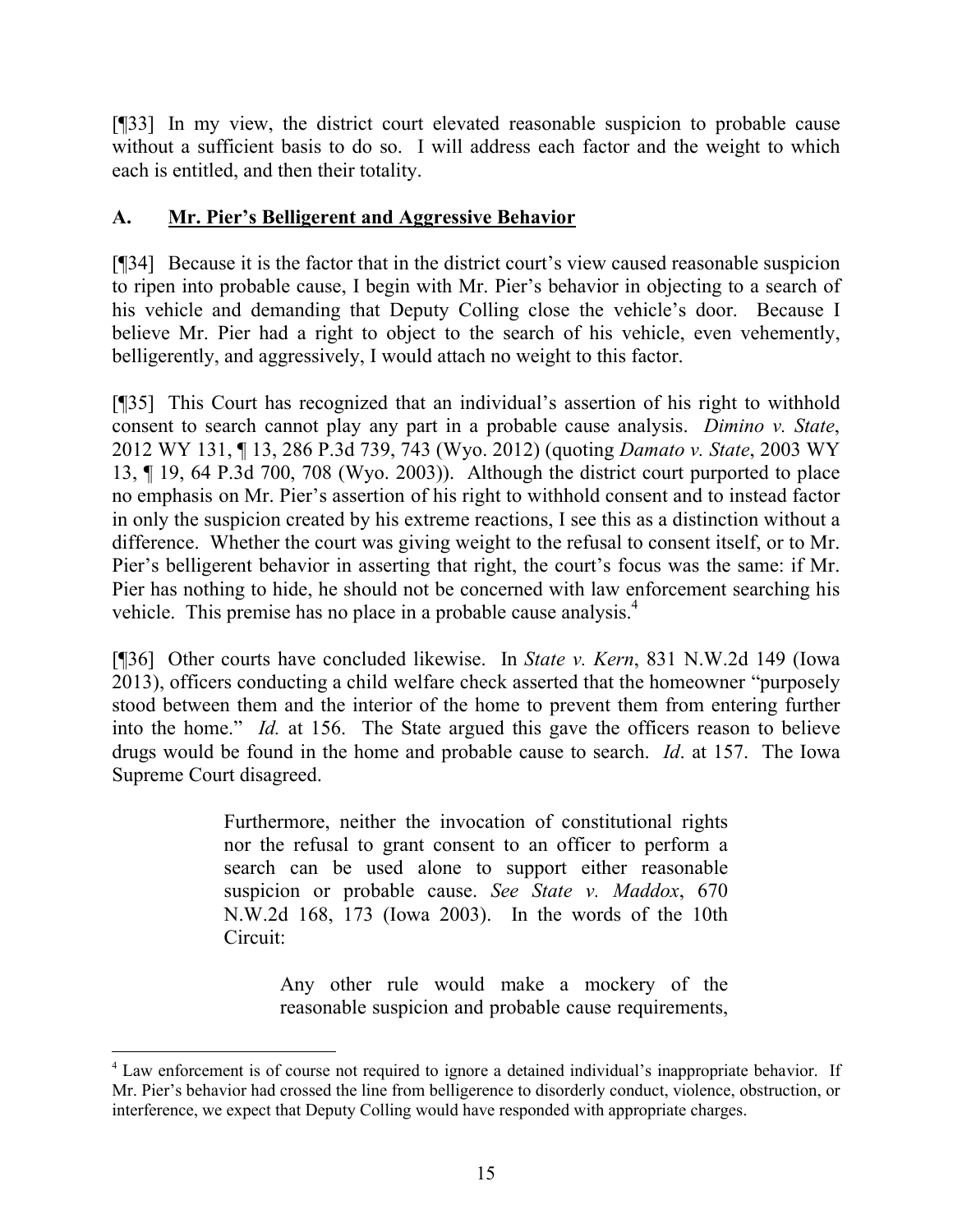as well as the consent doctrine. These legal principles would be considerably less effective if citizens' insistence that searches and seizures be conducted in conformity with constitutional norms could create the suspicion or cause that renders their consent unnecessary.

*United States v. Hunnicutt*, 135 F.3d 1345, 1351 (10th Cir.1998).

We agree. If such a refusal of consent or invocation of constitutional rights could supply officers with the requisite suspicion or cause to conduct a search, then citizens would be exposed to a dangerous catch-22 when officers request consent to conduct a search. If consent is given, the search occurs. If consent is refused, the officer may nevertheless conduct the search pursuant to the probable cause generated by the refusal. This is an unacceptable consequence under our constitutional framework.

We have similar doubts about the value of Grant's defensive posture as a factor in the probable cause determination. . . . [A] defensive posture by an occupant of a home in response to an intrusion by police is not indicative of probable cause of a crime. A homeowner may want personal matters within the privacy of the home protected from unwanted disclosure. The desire of a homeowner to keep police from entering beyond the threshold of the house during an unannounced visit is not probable cause the home contains evidence of a crime.

*Kern*, 831 N.W.2d at 175-76 (footnote omitted).

[¶37] The same holds true for defensive behavior in objecting to the search of a vehicle. In *State v. Brown*, 825 P.2d 282 (Or. Ct. App. 1992), the defendant was a parolee whose home and vehicle were subject to search if there existed reasonable grounds to believe such a search would disclose evidence of a parole violation. The defendant's parole officer conducted a home visit and observed a drug scale, baggies, a bullet, and a couple of knives on a table. *Id.* at 282. Based on that observation, the parole officer left and returned with a search team. *Id*. During the home search, the defendant grabbed a set of vehicle keys to keep them out of the officers' reach and became "excited and belligerent." *Id.* at 283. The officers handcuffed him, took the keys, and searched the defendant's vehicles, where they found stolen goods and drugs. *Id*.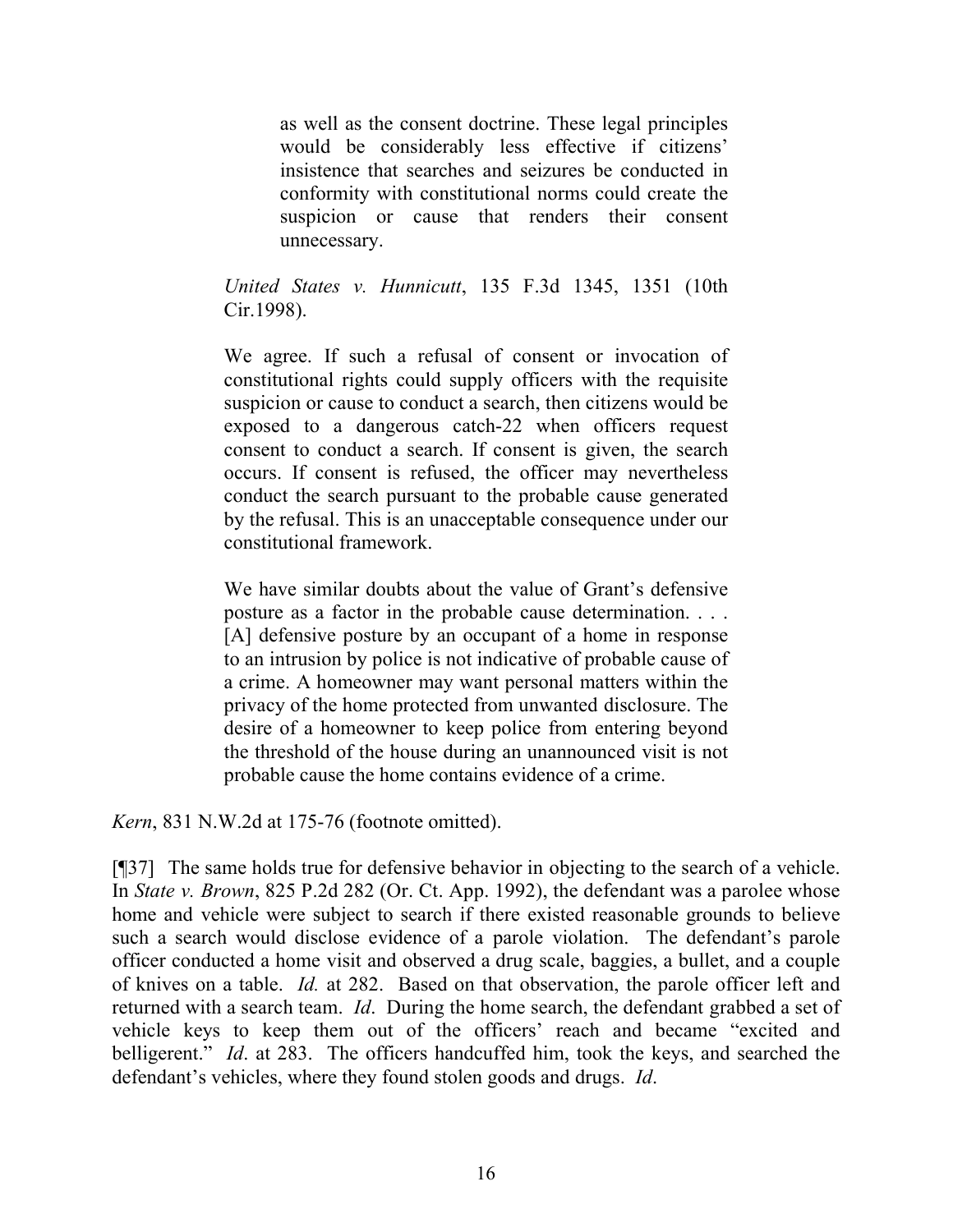[¶38] The defendant filed a motion to suppress any evidence obtained in the search of his vehicles, and the lower court denied that motion. *Id.* The appellate court reversed on the ground that a defendant's refusal to consent to a search cannot establish probable cause to search. *Id.* at 284-85. The court reasoned:

> Allowing the police to conduct a search on the basis of the assertion of a privacy right would render the so-called right nugatory. This principle is equally valid, regardless of whether probable cause, reasonable suspicion or "reasonable grounds" circumscribes the authority for invading the privacy interest. We see no meaningful distinction between *State v. Gressel*, [517 P.2d 1225 (Or. Ct. App 1974)], *State v. Evans*, [554 P.2d 1046 (Or. 1976)], and this case. All we know is that defendant held onto at least one set of keys until the search team retrieved them by force and that defendant did not want his cars to be searched. Hascall testified that defendant tried to hide the keys and that he became "excited and belligerent." The trial court made no express or implied findings about that. *See Ball v. Gladden*, 250 Or. 485, 487, 443 P.2d 621 (1968). We lack the authority to make such findings. However, whether defendant tried to hide the keys or simply held onto them is irrelevant. Neither action could amount to more than a manifestation of his desire not to have his cars searched. Until defendant grabbed the keys, the officers had no independent basis to seize them and no reasonable grounds to search the car.

> > \* \* \*

Because the officers did not have reasonable grounds to believe that the cars contained evidence of a parole violation, defendant's right to refuse consent to their search was the same as the right of any other citizen. Defendant's action in grabbing the keys and secreting them could be nothing more than a clumsy effort to assert his right to the privacy of his cars.

*Brown*, 825 P.2d at 285.

[¶39] Mr. Pier had a right to refuse consent to search his vehicle, and his manner of doing so is not a factor that contributes to a finding of probable cause. I would therefore attach no weight to this factor on which the district court seemingly hinged its ruling.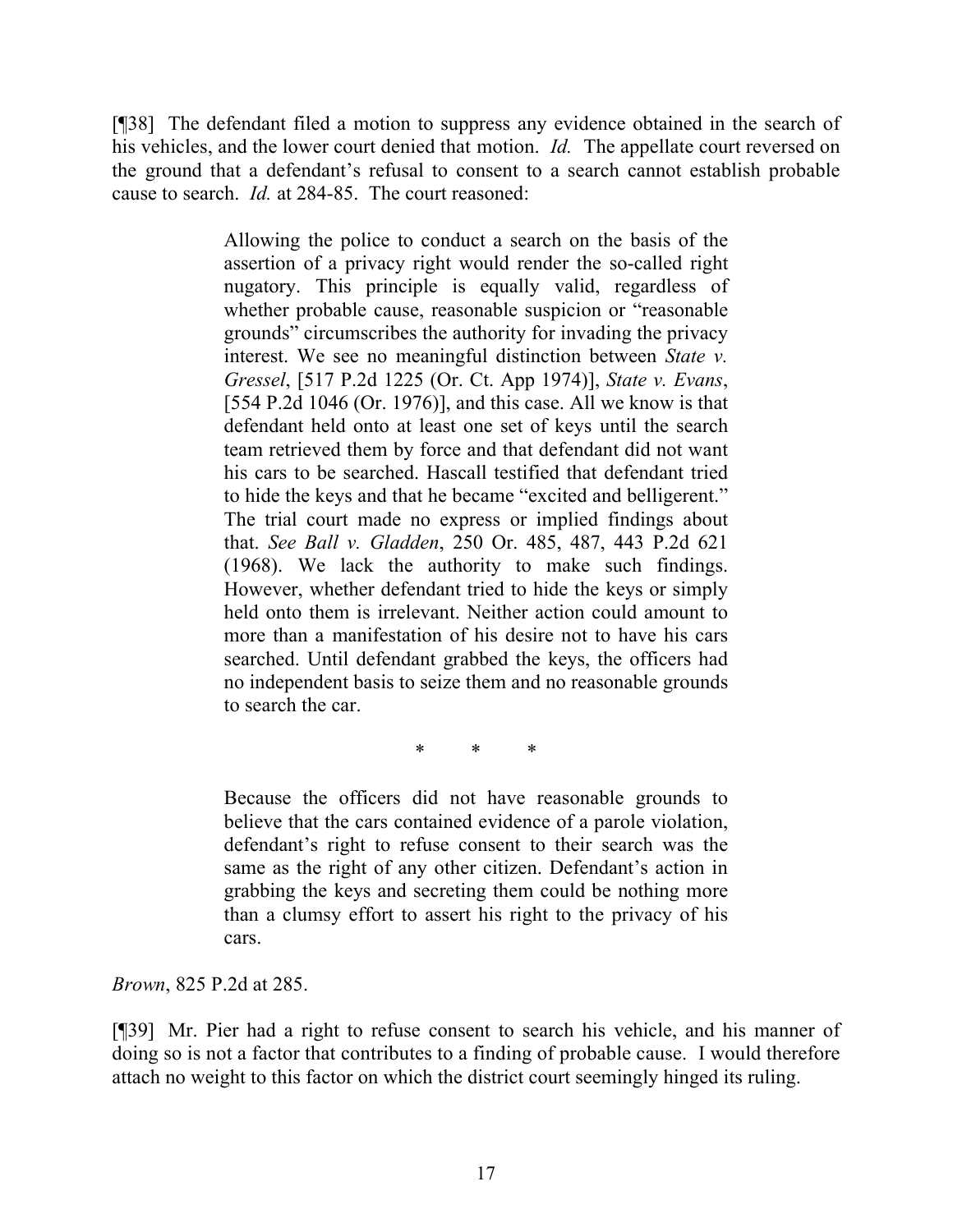## **B. Mr. Pier's Nervousness and Responses to Questions**

[¶40] Mr. Pier's nervousness, his inconsistent or unusual travel plans, and his inconsistent or inaccurate answers to Deputy Colling's questions are factors entitled to weight in the Court's probable cause analysis. In weighing them, however, I believe it is important to recognize that these are factors more common to a reasonable suspicion determination than to a probable cause analysis. *See, e.g.*, *Dimino*, ¶¶ 19-22, 286 P.3d at 744-45; *Frazier v. State*, 2010 WY 107, ¶ 22, 236 P.3d 295, 302 (Wyo. 2010); *Flood v. State*, 2007 WY 167, ¶ 35, 169 P.3d 538, 548 (Wyo. 2007); *Damato*, ¶¶ 19-24, 64 P.3d at 708-10. That means where we usually see these factors having relevance is in the application of a standard less stringent than probable cause. *Dimino*, ¶ 18, 286 P.3d at 744.

> Reasonable suspicion is a less demanding standard than probable cause not only in the sense that reasonable suspicion can be established with information that is different in quantity or content than that required to establish probable cause, but also in the sense that reasonable suspicion can arise from information that is less reliable than that required to show probable cause.

*Damato*, ¶ 18, 64 P.3d at 707-08 (quoting *United States v. Tuter*, 240 F.3d 1292, 1296 n.2 (10th Cir. 2001)).

[¶41] Thus, while these factors are relevant, I would limit the weight they are given. Mr. Pier's nervousness and odd responses to Deputy Colling's questions are suspicious, but they are not as reliable as the type of information considered in a probable cause analysis. *See, e.g.*, *Phippen*, ¶ 15, 297 P.3d at 109 (odor of contraband); *Tucker v. State*, 2009 WY 107, ¶ 26, 214 P.3d 236, 244 (Wyo. 2009) (informant tip corroborated by DCIrecorded conversation). Indeed, this Court has found close calls even when considering nervousness and inconsistent answers in the less rigorous reasonable suspicion standard.

> Although we acknowledge the evidence here is not overwhelming, the factors, including: the strong odor of a potential masking agent; the nervousness of the travelers; the inconsistency in the travelers' accounts of their trip and their relationship to one another and the boy; and the short turnaround time suggested nefarious, rather than innocent, conduct. We conclude, therefore, the totality of the circumstances established a reasonable suspicion to support further detention of Mr. Flood.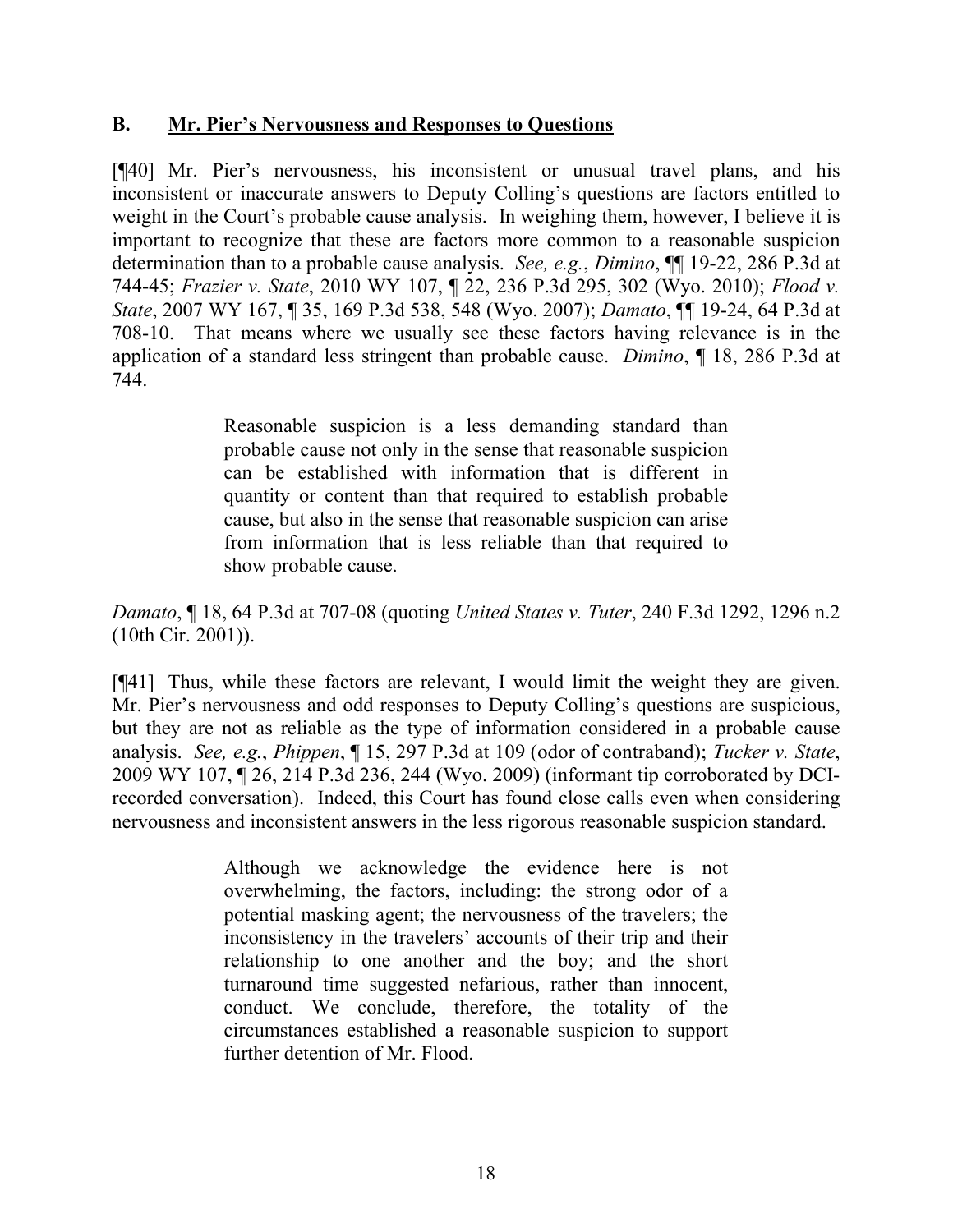*Flood*, ¶ 35, 169 P.3d at 548; *see also State v. Welch*, 873 P.2d 601, 610 (Wyo. 1994) (Cardine, J., dissenting) (disagreeing that reasonable suspicion could be found where patrolman observed "a pickup with camper and net tailgate, a clove of garlic, a radar detector, a clean bed, the pickup was from San Diego, California, with a driver too nervous and a passenger too calm (asleep in the pickup bed)").

# **C. Mr. Pier's Criminal History**

[¶42] Deputy Colling testified that a few months prior to his stop of Mr. Pier, he learned in talking with other deputies that he had prior drug convictions for distributing methamphetamine, that he had served time in a Wyoming state prison, and "was a very prolific gang member in the prison."<sup>5</sup> As to Mr. Pier's gang affiliation in prison, Deputy Colling provided no testimony as to the dates of Mr. Pier's incarceration, what gang he allegedly joined, whether the gang has been linked to criminal behavior, or whether Mr. Pier has any current affiliation with the gang. I would therefore attach no weight to Mr. Pier's alleged gang membership.

[¶43] As to Mr. Pier's criminal history, I agree it is a relevant factor, but it is also important to heed the Tenth Circuit's admonition that a criminal history may not be used to circumvent an individual's right to be free from unreasonable warrantless searches.

> "[I]n conjunction with other factors, criminal history *contributes powerfully to the reasonable suspicion calculus*." [*United States v.*] *White*, 584 F.3d [935] at 951 [(10<sup>th</sup> Cir. 2009)] (quoting [*United States v.*] *Santos*, 403 F.3d [1120] at 1132  $[(10<sup>th</sup> Cir. 2005)])$  (emphasis in original). Although a person with a criminal record could not be pulled over or detained based on the record itself, such a record is one factor that may justify further detention and that may cast a suspicious light on other seemingly innocent behavior. *See Santos*, 403 F.3d at 1132 ("To be sure, this Court has held that a prior criminal history is by itself insufficient to create reasonable suspicion. People with prior convictions retain Fourth Amendment rights; they are not roving targets for warrantless searches. But in conjunction with other factors, criminal history contributes powerfully to the reasonable suspicion calculus." (internal citations omitted)). Here, Trooper Bowles's knowledge that Mr. Simpson had a previous criminal history involving drug transportation weighs heavily in favor of finding reasonable suspicion.

<sup>5</sup> The record shows that Mr. Pier's prior convictions were for marijuana distribution, not methamphetamine distribution.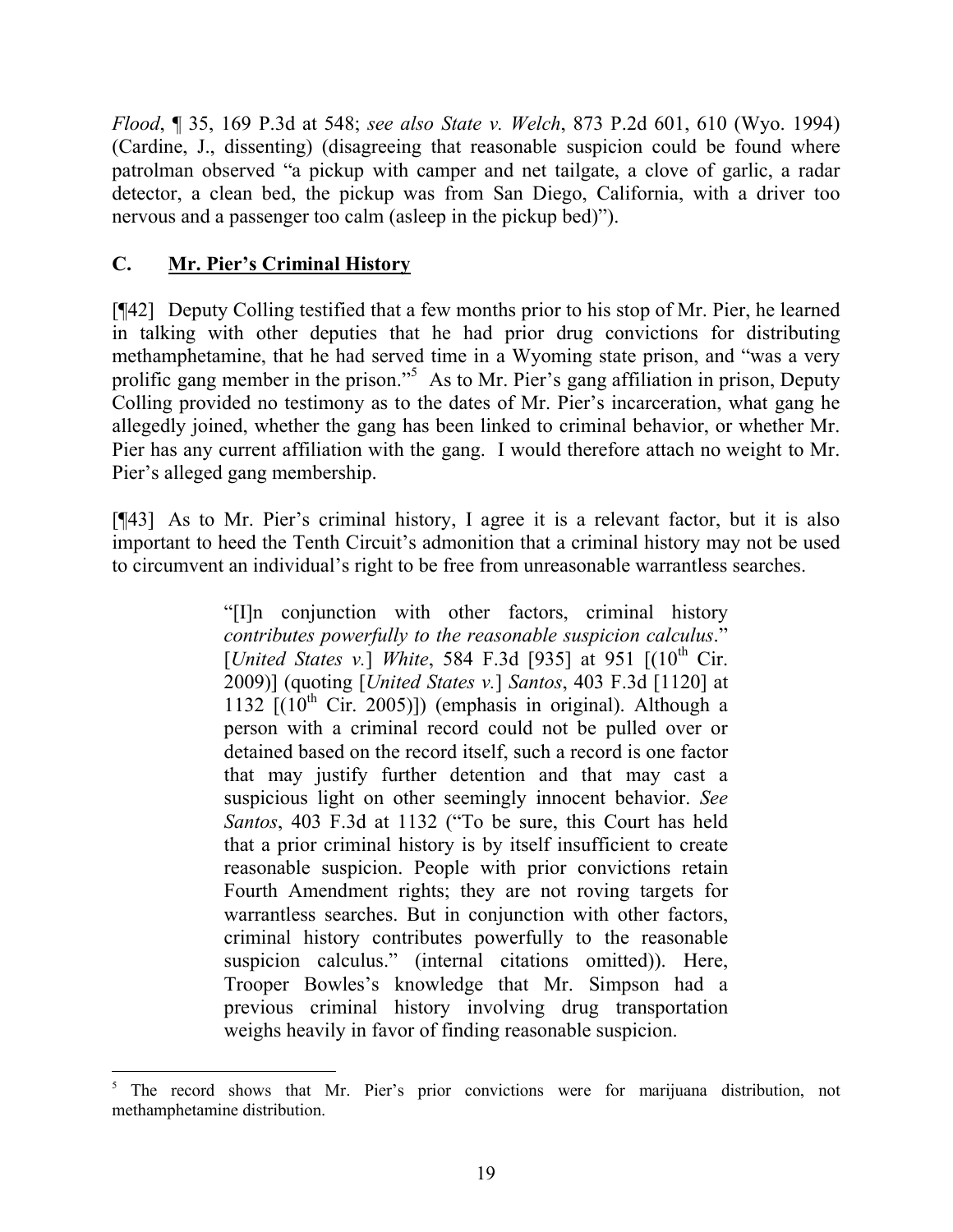*United States v. Simpson*, 609 F.3d 1140, 1147 (10th Cir. 2010).

[¶44] Notably, *Simpson* cited the relevance of an individual's criminal history in a reasonable suspicion analysis, and even there emphasized that standing alone, it is insufficient to establish reasonable suspicion. In considering its relevance in a probable cause determination, our Court has likewise recognized it as a factor but has stressed that standing alone, it is not sufficient. *Tucker*, ¶ 26, 214 P.3d at 244. As a practical matter, the role of an individual's criminal history in a probable cause analysis will inevitably be limited because it will be dwarfed by other more specific and reliable information. For example, in *Tucker*, the defendant's criminal history was a factor noted, but the officers also had an informant tip with specific corroborated details as to the vehicle involved, the vehicle's occupants, the vehicle's location, and the types of drugs that would be found in the vehicle. *Id.*, ¶¶ 5-7, 214 P.3d at 239; *see also Borgwardt v. State*, 946 P.2d 805, 807 (Wyo. 1997) (finding probable cause to search vehicle based on corroborated report from informant, DCI investigation details, and criminal history).

[¶45] In my view, an individual's criminal history is more compelling in determining reasonable suspicion to detain and less important in our typical search for probable cause. I would therefore give consideration to Mr. Pier's criminal history, but I would not let it carry the analysis or be a controlling factor.

# **D. Informant Tip**

[¶46] Deputy Colling testified that he had a citizen source with whom he had spoken a few months before he stopped Mr. Pier, and that source told him that Mr. Pier was actively selling drugs in Albany County. In evaluating the weight to be given an informant's tip, we have said:

> Reliance upon an informant's tip is reasonable if the tip contains "sufficient 'indicia of reliability'" such as predicting another person's future behavior, relating to specific information showing the informant's knowledge of that person's affairs, and so long as the police can corroborate some portion of the tip.

*Venegas v. State*, 2012 WY 136, ¶ 9, 287 P.3d 746, 749 (Wyo. 2012) (citation omitted); *see also Tucker*, ¶ 26, 214 P.3d at 244 (relying on informant tip in probable cause analysis where agents heard recorded conversation corroborating information).

[¶47] The tip Deputy Colling testified to was months old, and it lacked any specific information concerning Mr. Pier. Moreover, Deputy Colling admitted on crossexamination that he had taken no steps to verify the reliability of his informant or the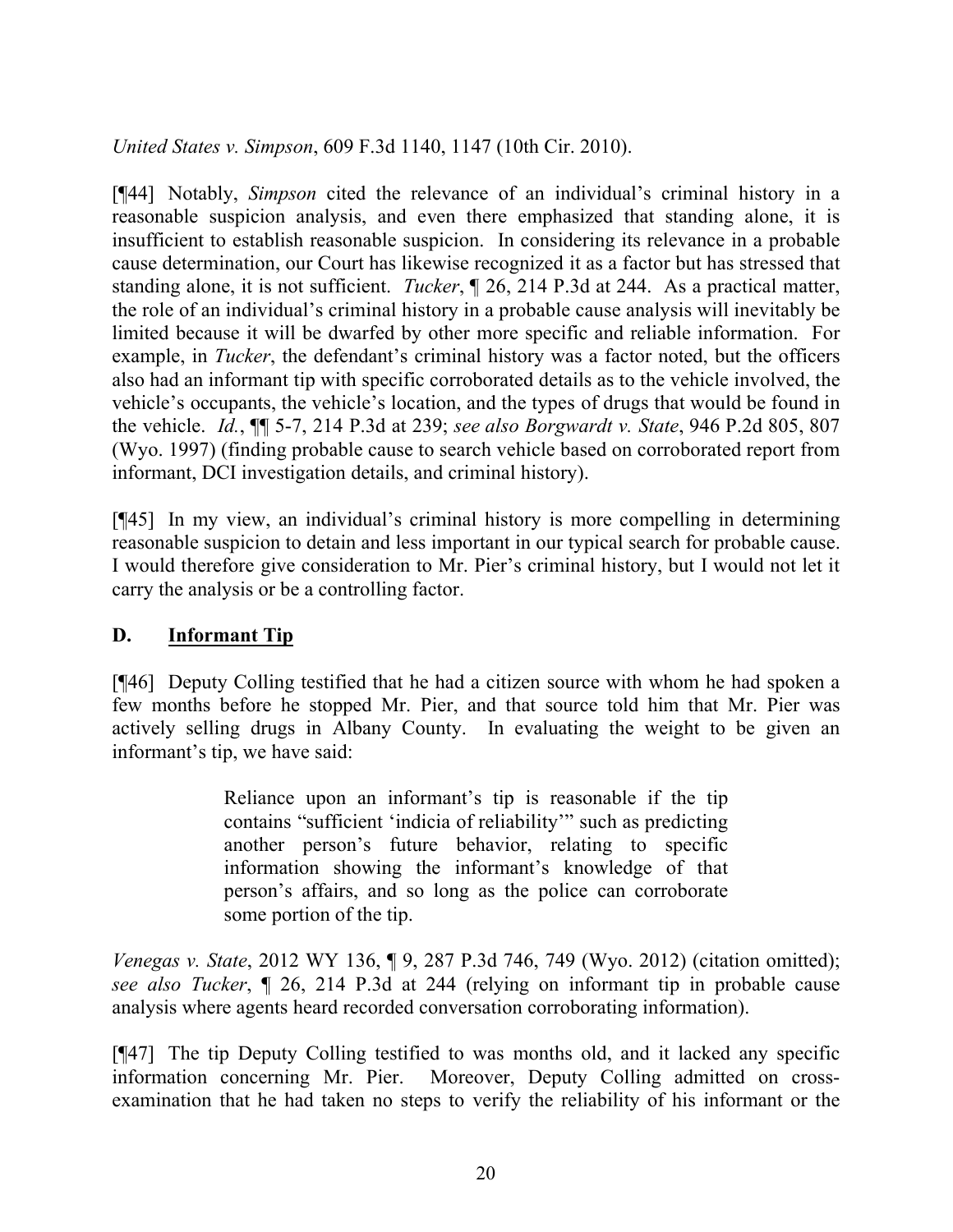reliability of the informant's tip. I view this information as irrelevant and entitled to no weight in the Court's probable cause analysis.<sup>6</sup>

# **E. Mr. Pier's Furtive Actions**

[¶48] The final factors to be given consideration are Mr. Pier's action in abruptly pulling to the curb, the presence of a black pouch in his vehicle, and his attempts to conceal that pouch. I will begin with the pouch and Mr. Pier's attempts to conceal it since in my view it is the more compelling factor.

[¶49] The State does not argue, and neither the majority nor the district court concluded, that the black pouch's incriminating character was so immediately apparent that it gave Deputy Colling probable cause to seize and search the pouch under the plain view doctrine. *See Vassar v. State*, 2004 WY 125, ¶¶ 18-19, 99 P.3d 987, 994-95 (Wyo. 2004) (wooden box's incriminating character was immediately apparent to officer and gave him probable cause to seize and search box). In fact, while Deputy Colling testified that in his experience people who use, carry, or sell drugs use a small pouch to carry their drugs, he agreed on cross-examination that the pouch he observed in Mr. Pier's vehicle was not the particular pouch he had seen before. In other words, the pouch itself was not distinctive and was no more than a container coupled with the unremarkable observation that persons who use or sell drugs often put them in a container.

[¶50] What makes the pouch a factor in the probable cause analysis is Mr. Pier's behavior in first holding his leg in front of the pouch and then moving the pouch under the center console.

> [I]f the police see a person in possession of a highly suspicious object or some object that is not identifiable but which because of other circumstances is reasonably suspected to be contraband, and then observe that person make an apparent attempt to conceal the object from police view, probable cause is then present.

2 Wayne L. LaFave, *Search and Seizure* § 3.6(d) (5th ed.) (Oct. 2017 update) (footnotes omitted).

[¶51] This inference of criminality that may be drawn from an individual's furtive actions comes, however, with a caveat.

<sup>&</sup>lt;sup>6</sup> I recognize that the majority opinion does not cite the informant's tip as a factor in its analysis, but Deputy Colling and the State cited it as a factor, and the district court gave it weight in its analysis.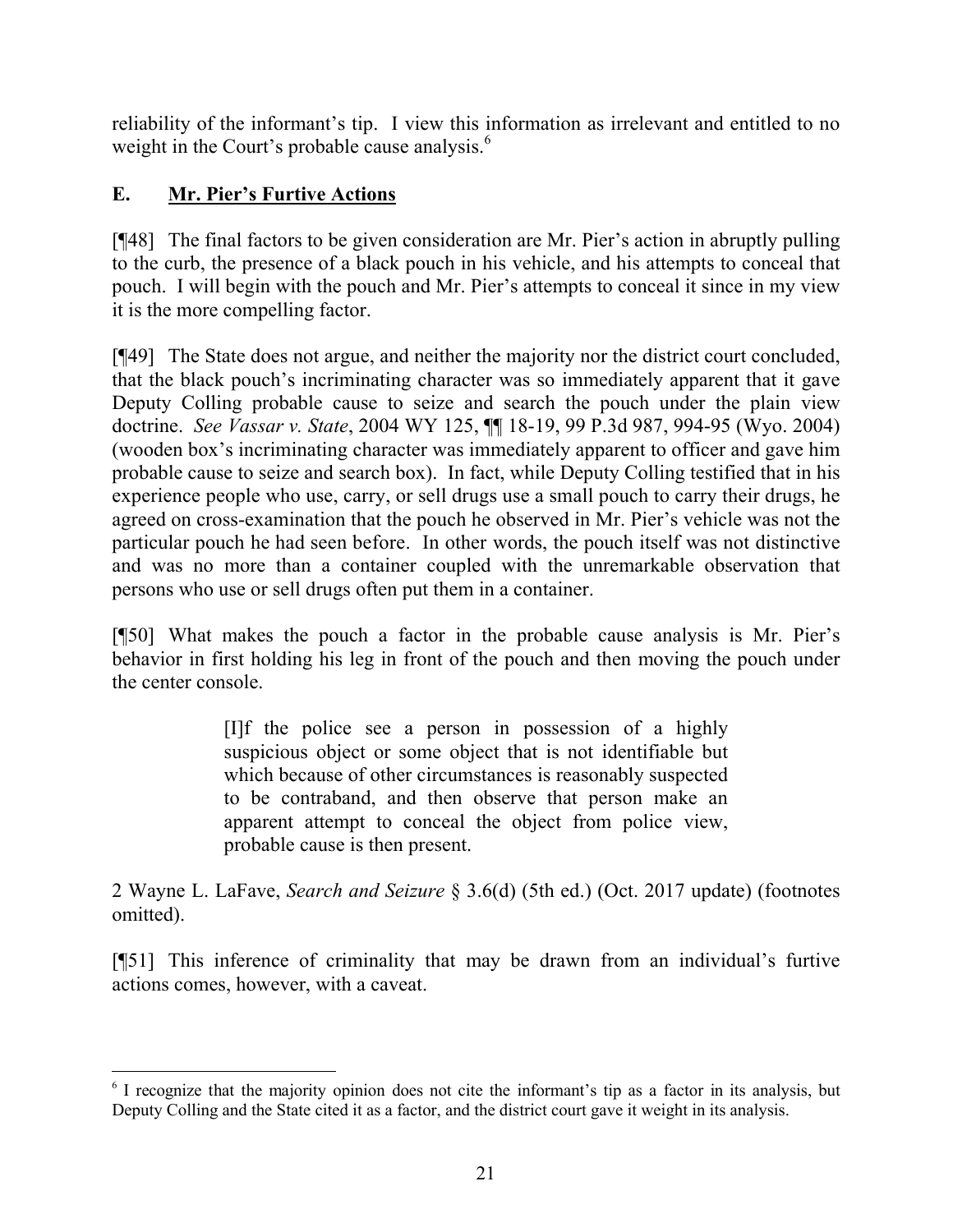The difficulty is that from the viewpoint of the *observer,* an innocent gesture can often be mistaken for a guilty movement. He must not only perceive the gesture accurately, he must also interpret it in accordance with the actor's true intent. But if words are not infrequently ambiguous, gestures are even more so. Many are wholly nonspecific, and can be assigned a meaning only in their context. Yet the observer may view that context quite otherwise from the actor; not only is his vantage point different, he may even have approached the scene with a preconceived notion consciously or subconsciously—of what gestures he expected to see and what he expected them to mean. The potential for misunderstanding in such a situation is obvious.

### *Id.* (quoting *People v. Superior Court*, 478 P.2d 449 (Cal. 1970)).

[¶52] The cases cited by LaFave in support of this rule illustrate the caution with which it is applied. For example, in *State v. Thompson*, 842 So.2d 330 (La. 2003), officers acting on a tip had the defendant under surveillance and observed transactions where money was exchanged and items were taken from the defendant's vehicle in exchange for money. *Id.* at 333. As the officers approached the defendant, who was then outside his vehicle, he tossed what looked like a white napkin into the vehicle's open window. *Id.* at 334. In holding the officers had probable cause to search the vehicle, the Louisiana Supreme Court explained:

> In the instant case, we find that when defendant discarded the napkin as the officers approached, the officers' reasonable suspicions ripened into probable cause. *While the furtive reaction alone was certainly insufficient to provide legal justification for the search, when the act is considered together with other facts known to the officers, the officers had a particularized basis for associating the object with narcotics trafficking.* \* \* \* Before defendant's furtive reaction, the evidence shows that the police received a confidential tip that the defendant was selling large amounts of heroin. Indeed, all of the specific information provided to police, *i.e.,* defendant's first name, type of vehicle he owned, and license plate number, proved to be accurate. During the course of the surveillance, police witnessed the defendant exit his residence with a "white object," place the object into his car, and shortly thereafter, engage in a quick hand to hand transaction where money was exchanged for the object. Officer Selby testified that he was later informed by back-up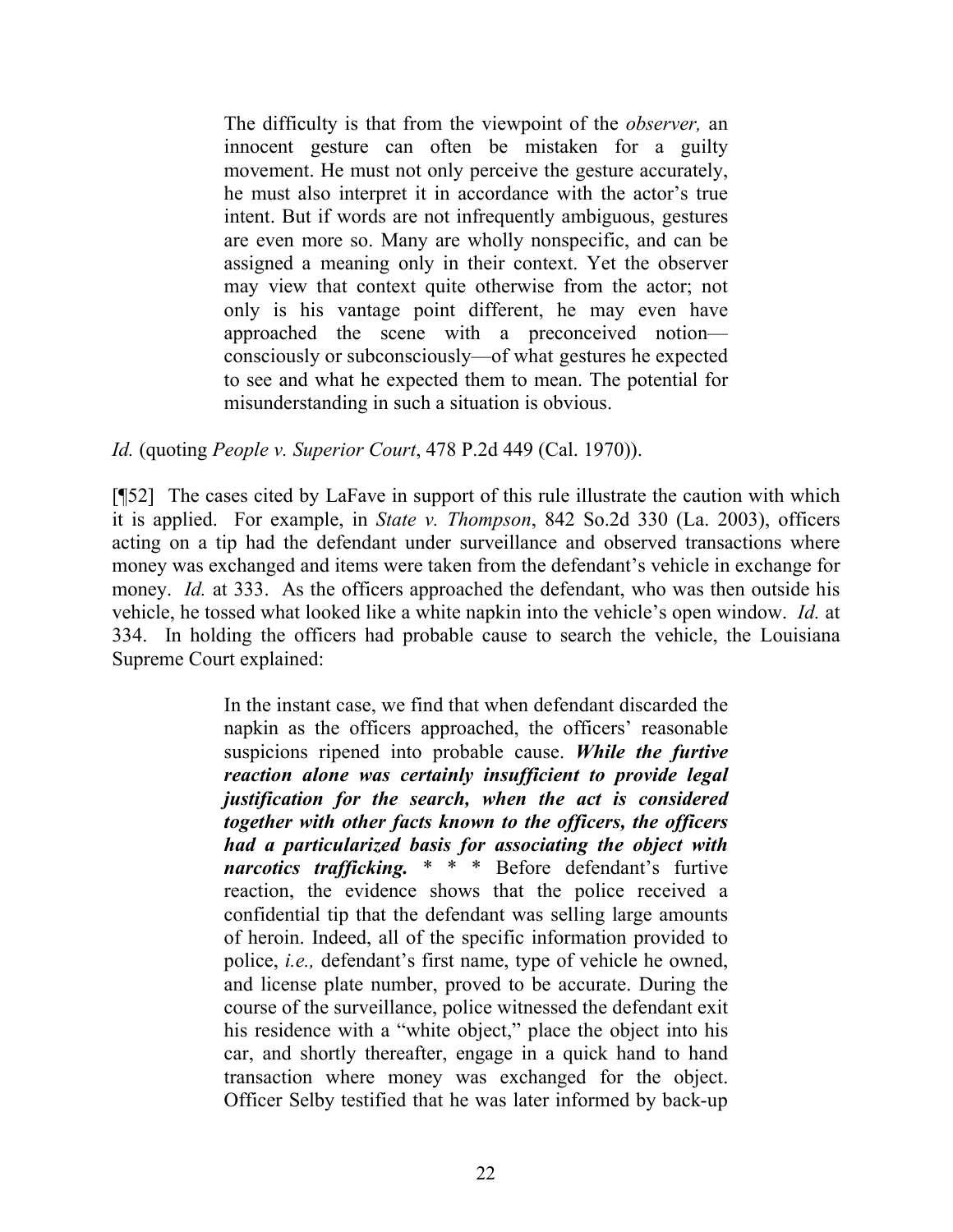members of the task force that the person with whom the defendant made the transaction "ingested something or placed something into his mouth" before running from police. Lastly, at trial, Selby recounted that before entering defendant's vehicle, he looked inside and saw a "white" napkin lying on the floorboard, and that otherwise the vehicle was very clean and "free of any other debris or trash." We find the totality of the evidence easily supports that the officers had probable cause.

*Thompson*, 842 So.2d at 336-37 (footnote omitted and emphasis added); *see also United States v. McGehee*, 672 F.3d 860, 869-70 (10th Cir. 2012) (furtive behavior of kicking handgun under seat combined with high crime neighborhood, scent of PCP, and presence of PCP container gave officer probable cause to arrest); *United States v. Gavilanas-Medrano*, 479 Fed. Appx. 166, 172 (10th Cir. 2012) (finding probable cause to search vehicle based on reliable tip describing vehicle and reporting drug transportation, drug dog's change of behavior (without actual alert) on exterior sniff, delay in defendant pulling over, defendant's nervousness, and furtive movements of passenger).

[¶53] The upshot of the cases on which the LaFave-articulated rule is based is that the furtive conduct or movement is not sufficient by itself to create probable cause. The furtive conduct must be accompanied by other information, and the cases illustrate the type of information contemplated. It must be concrete, specific, and current information that creates a reasonable belief that the defendant is engaged in criminal conduct.<sup>7</sup>

 $\overline{a}$ 7 *See United States v. Johnson*, 599 F.3d 339, 345-46 (4th Cir. 2010) (probable cause where officers witnessed transaction that appeared to be drug transaction and defendant tossed capsule when officers approached); *United States v. McFarlane*, 491 F.3d 53, 56-57 (1st Cir. 2007) (finding probable cause to arrest where officer saw defendant chasing victim, heard shots fired, and observed defendant try to hide firearm under garbage can liner); *United States v. Sanders*, 631 F.2d 1309, 1311-12 (8th Cir. 1980) (finding probable cause where officers had current and corroborated tip from reliable informant that defendant and another were currently trafficking in heroin and cocaine and defendant's passenger made furtive movement of his hand from shirt pocket to car floor when officers approached); *State v. Graham*, 927 P.2d 227, 234 (Wash. 1996) (en banc) (finding probable cause where officers observed defendant carrying large amount of cash and packet containing what looked like rock cocaine and defendant attempted to conceal items in pocket, ignored officer requests to stop, was nervous, and was sweating profusely in cold weather); *State v. Smith*, 438 S.E.2d 554, 560 (W.Va. 1993) (per curiam) (furtive gesture by vehicle occupant in placing object in purse not sufficient for probable cause but probable cause found when furtive gesture was combined with vehicle's location in high crime area and officers' detection of marijuana odor); *Hovington v. State*, 616 A.2d 829, 833-34 (Del. 1992) (probable cause to arrest upheld where defendant sitting with two suspects named in arrest warrant in high crime area ran from police and tried to conceal or dispose of packages); *State v. Thomas*, 483 N.W.2d 527, 537-38 (Neb. 1992) (finding probable cause where officers had detailed and corroborated tip from informant including type of car, plate number, time of transaction, and one of occupants placed what appeared to be rock cocaine in mouth when stopped by officers); *State v. Bumpus*, 459 N.W.2d 619, 623-25 (Iowa 1990) (finding probable cause to arrest where defendant was in high crime area, crouched behind vehicle with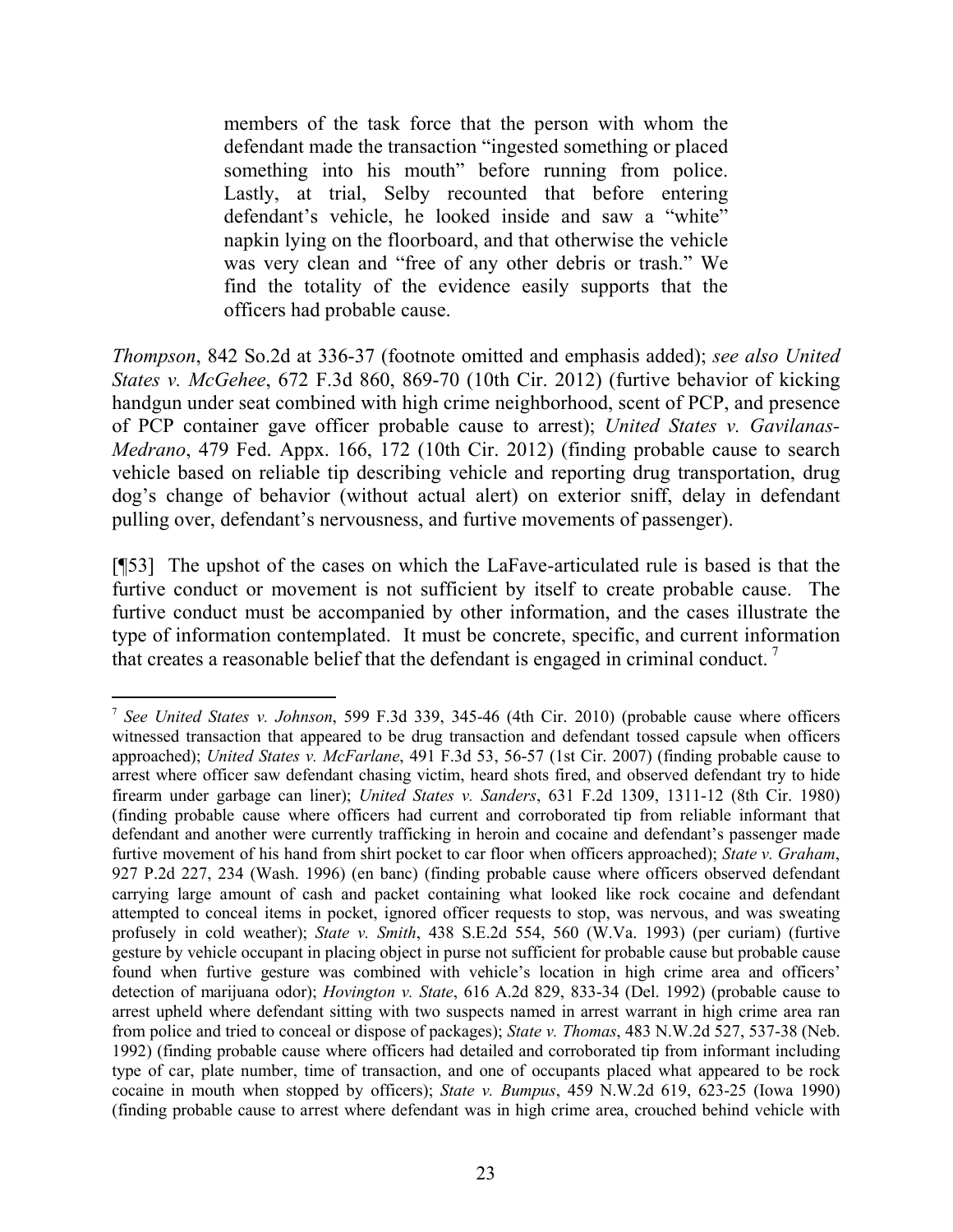[¶54] A furtive gesture, even one of concealing an object, is once again not a factor that may form the foundation for a probable cause determination. In this case, Mr. Pier's furtive actions, whether that be the concealing of the pouch or the abrupt pulling of his vehicle to the curb, were not accompanied by the type of evidence required to give furtive gestures weight. This case is instead more like the situation addressed in *People v. Goessl*, 526 P.2d 664 (Colo. 1974). In *Goessl*, the following occurred:

> Defendant was stopped for speeding after Police Officer Leonard determined he was traveling at 40 miles per hour in a 30 mile per hour zone. At this time, the officer had no reason to suspect that defendant had committed any other offense. When the defendant stopped his auto, he walked 'abruptly' back to the police car, and he appeared to be nervous according to the officer's testimony. On the officer's request, the defendant readily presented his operator's license. He reentered his vehicle and began to search in the glove

l

others, passing something between them, and when officers approached defendant ran and tried to dispose of or conceal pouch); *State v. Maguire*, 523 A.2d 120, 121-23 (N.H. 1987) (finding probable cause where officer entered restroom and observed defendant with cash in one hand and vial officer recognized as type used to carry drugs in other and defendant shoved items into pockets); *State v. Ruffing*, 499 A.2d 1351, 1352 (N.H. 1985) (finding probable cause where officers responded to domestic call and observed bong, several hand-rolled cigarettes, and rolling papers, and defendant attempted to grind the cigarettes into carpet with booted foot); *State v. Welch*, 480 N.E.2d 384, 388 (Ohio 1985) (finding probable cause where officers received numerous tips from informants, specific information from FBI that defendant would arrive in Cleveland to purchase a specified amount of cocaine at a given place and time and when officers stopped and approached vehicle, defendant took packages from clothing and threw to vehicle floor); *Muniz v. State*, 672 S.W.2d 804, 805-06 (Tex. Crim. App. 1984) (en banc) (finding probable cause to arrest where two males were in area of burglary, matched description of suspects, walked fast away from patrol car, dumped items from pockets, and gave odd response to officer questions); *State v. Harris*, 333 N.W.2d 873, 875-76 (Minn. 1983) (finding probable cause to arrest and seize ring where defendant suspected of burglary was stopped in vehicle where marijuana, a necklace, and bolt cutters were in plain view and defendant rotated ring on finger so setting could not be seen); *Price v. United States*, 429 A.2d 514, 518 (D.C. 1981) (finding probable cause to seize and search manila coin envelope where defendant's furtive movements were combined with high crime area and officer's experience in recognizing envelope as drug-related); *State v. Burkman*, 281 N.W.2d 436, 440 (S.D. 1979) (finding probable cause where medical building break-in was reported, defendant's car was found parked and running with lights off near building, defendant had no identification, gave evasive answers to questions, and pill bottle defendant tried to conceal was visible under bandana); *People v. Young*, 282 N.W.2d 211, 214-15 (Mich. Ct. App. 1979) (finding no probable cause where sleeping occupant of vehicle awoke on approach of officer, removed foil packet from pocket and dropped or threw packet to floor); *Hollis v. Commonwealth*, 223 S.E.2d 887, 888-89 (Va. 1976) (finding probable cause where officers had reliable tip describing vehicle, where it would be, and that it would be transporting drugs, and officer observed occupant with hand rolled cigarette that appeared to be marijuana throw it to floor of vehicle); *People v. Howell*, 231 N.W.2d 650, 651 (Mich. 1975) (finding probable cause where bag bulging with variety of jewelry observed on initial contact, then concealed, and vehicle occupant responded "what bag" when asked what happened to it).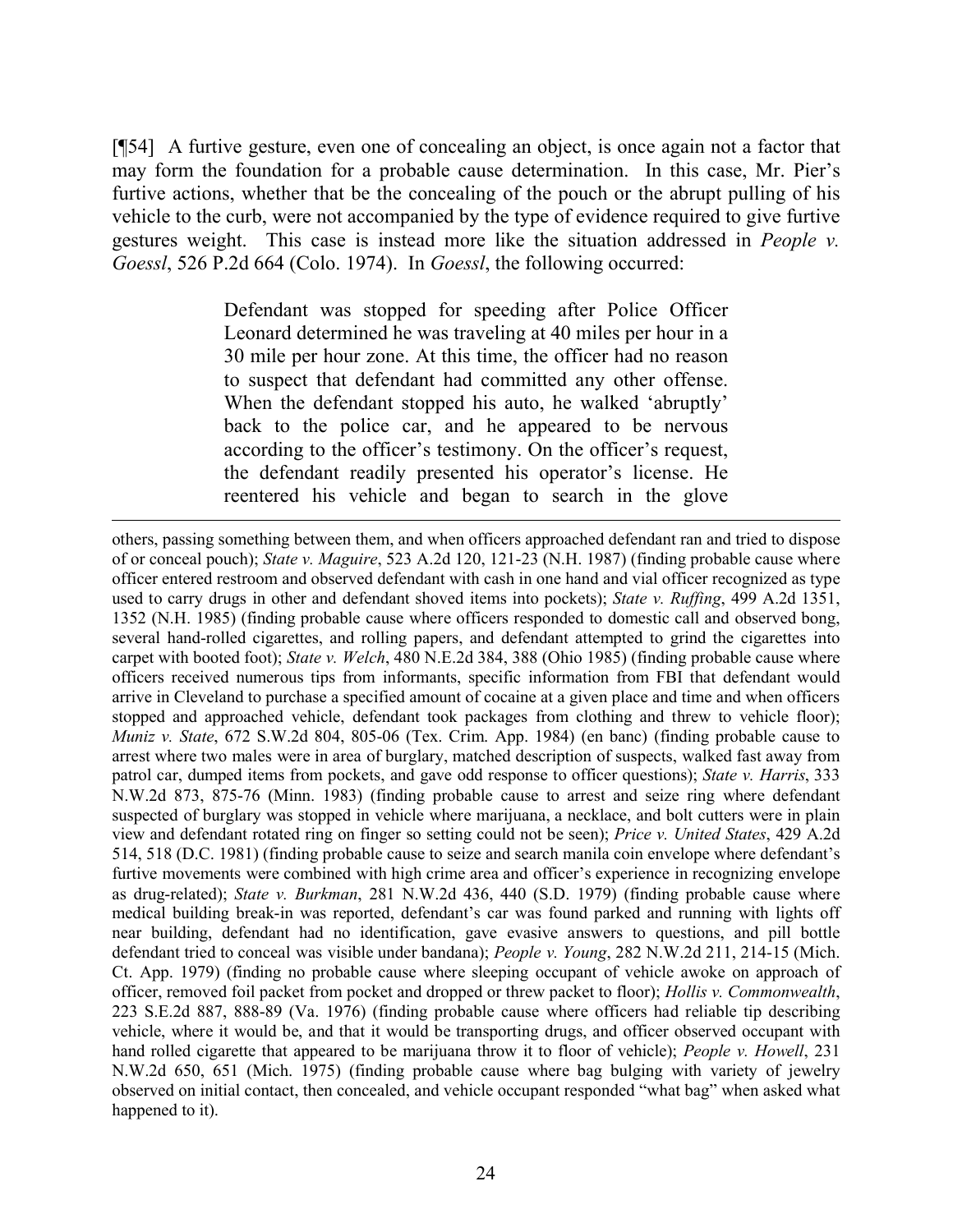compartment for the vehicle registration when the officer requested it. In the course of this search, defendant removed from the glove compartment a leather pouch and placed it behind him. The officer also observed in the glove compartment a brown wooden pipe which the defendant surrendered to the officer on request. The defendant twice refused to surrender the leather pouch to the officer who thereupon seized and searched it. It contained a single white pill, which later proved to be an amphetamine. Following this discovery, the officer radioed for assistance, and was shortly joined by a detective. The defendant was arrested, and thereafter a thorough search of the vehicle was conducted. It revealed a single marijuana cigarette, and a brown paper bag containing LSD tablets.

*Goessl*, 526 P.2d at 664-65.

[¶55] The Colorado Supreme Court rejected the state's argument that the pouch combined with the defendant's furtive actions gave the officer probable cause to search the defendant's vehicle.

> The People further contend that the wooden pipe and leather pouch which were seen by the officer are sufficient to establish probable cause for the search. But neither the pipe, nor the pouch, are contraband. The fact that both items could be used in an unlawful manner does not negate the fact that the normal use of either item is lawful. It is well established that probable cause must stand on firmer ground than mere suspicion. In *People v. Ware*, 174 Colo. 419, 484 P.2d 103 (1971), this court ruled that a package of hashish wrapped in tin foil must be suppressed. The following rationale which we expressed in Ware is fully applicable here.

> > '. . . The People rely on the Officers' knowledge that dangerous drugs are often packaged in tinfoil. However, even if dangerous drugs are often packaged in tinfoil, so many other, legitimate items—such as foods or tobacco—are packaged in tinfoil that a tinfoil package is not a suspicious circumstance. . ..'

Finally, the People argue that the furtive gestures of defendant in attempting to conceal the leather pouch from the view of the officer creates probable cause. Yet a mere furtive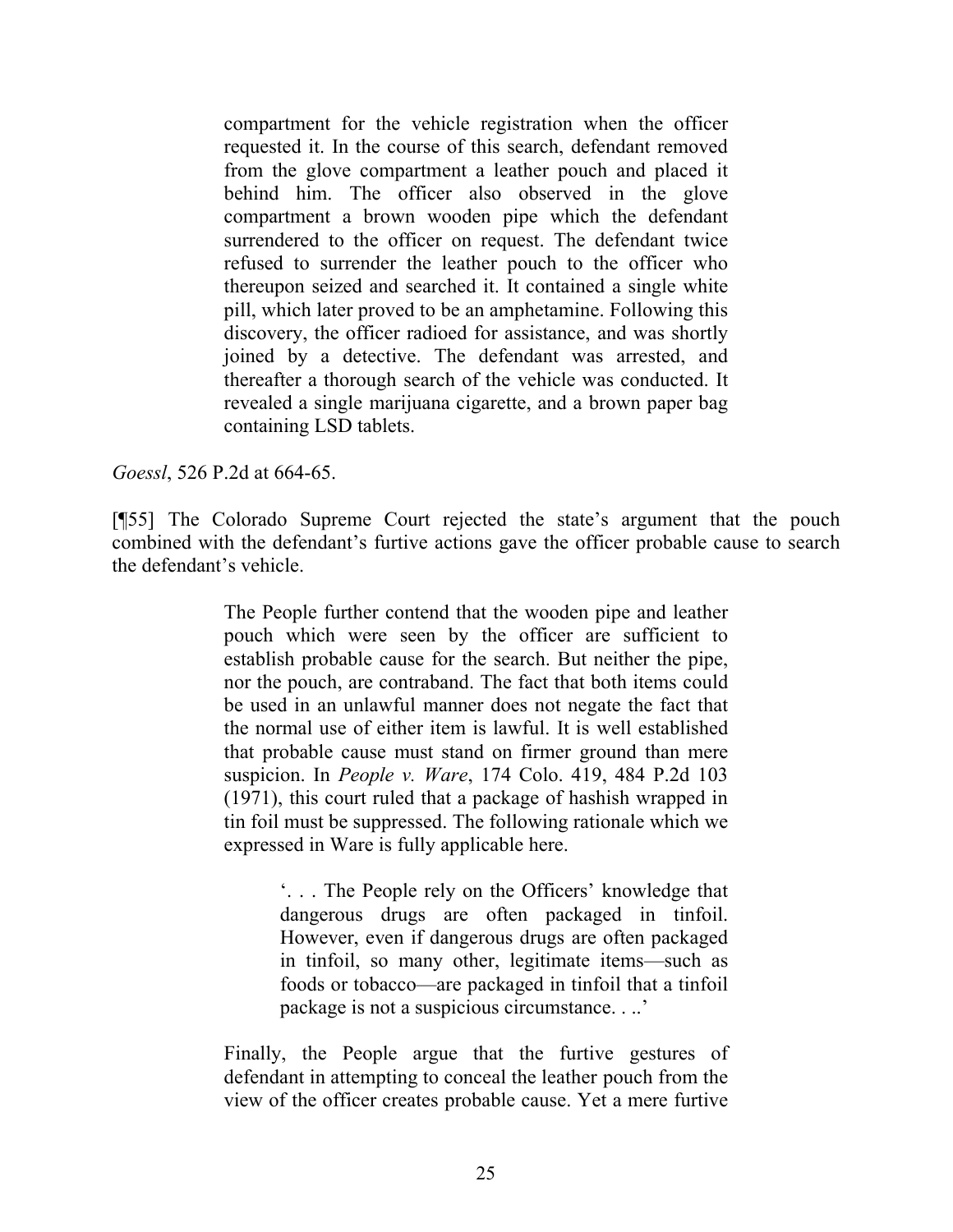gesture is subject to such varied interpretations, that it would be folly to allow great weight to be afforded such actions without more specific knowledge on the part of the officer. *Sibron v. New York*, 392 U.S. 40, 88 S.Ct. 1889, 20 L.Ed.2d 917 (1968); *People v. Superior Court of Yolo County*, 3 Cal.3d 807, 91 Cal.Rptr. 729, 478 P.2d 449 (1970). Here, the officer testified that before stopping the defendant for speeding, he had never seen him before and had no information about him.

*Goessl*, 526 P.2d at 665.

[¶56] Deputy Colling likewise had no current, reliable, corroborated information concerning Mr. Pier that would implicate him in criminal conduct. Without that, Mr. Pier's furtive behavior was insufficient to establish probable cause to search his vehicle.

[¶57] When I consider the totality of the relevant circumstances in this case, I am left with no doubt that Deputy Colling had the required reasonable suspicion to detain Mr. Pier. Those suspicions, however, lacked the definition, specificity, and reliability required to rise to the level of probable cause.<sup>8</sup>

In our view, McLaughlin's efforts to reach the bag during his arrest as well as the fact that officers could see cash inside the bag in plain view supplied them with probable cause to believe they would find evidence of drug transactions in the bag or vehicle.

*Id.* at 149.

 $\overline{a}$ 

*McLaughlin* differs from the case before us in a couple of respects. First, the incriminating nature of the cash was immediately apparent to the officers, whereas the pouch in this case did not have distinctive characteristics that would make its incriminating nature immediately apparent. Additionally, *McLaughlin* addressed a search warrant, not a warrantless search. This is significant because different presumptions attach to warrantless

<sup>8</sup> The three cases cited by the majority are distinguishable. In *McLaughlin*, the Third Circuit upheld the issuance of a warrant to search the defendant's vehicle and a bag seized from the vehicle. *United States v. McLaughlin*, 571 F. Appx. 147, 149 (3rd Cir. 2014). After stopping the defendant on suspicion of driving under the influence, officers searched his pockets with his consent and incident to conducting a sobriety test. *Id*. at 147-48. They found a cash bundle of \$940 in a pocket and observed cash in a bag that the defendant tried to reach as he was being arrested. *Id*. at 148. The officers seized the bag and vehicle and applied for a search warrant, which they supported with an officer's affidavit stating that in his experience cash like that observed is associated with sale of illegal drugs. *Id*. The Third Circuit stated: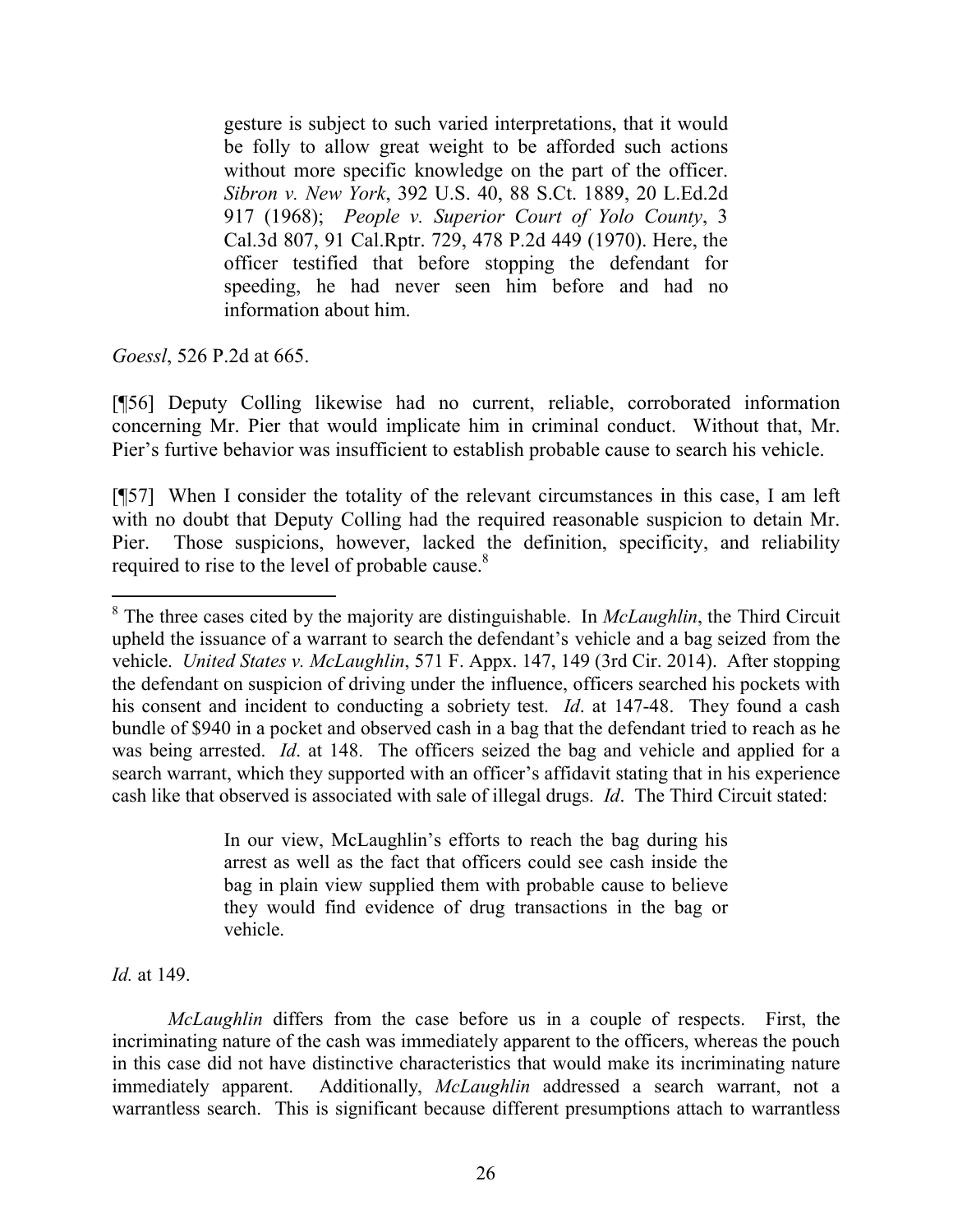[¶58] I understand and embrace this Court's rejection of "rigid rules, bright-line tests, and mechanistic inquiries in favor of a more flexible, all-things-considered approach" to probable cause. *Phippen*, ¶ 14, 297 P.3d at 108 (quoting *Florida v. Harris*, 568 U.S. 237, 133 S.Ct. 1050, 185 L.Ed.2d 61 (2013)). That said, cases like *Tucker* and *Borgwardt* illustrate that while we do not demand certainty in a probable cause analysis, we do expect the information on which law enforcement relies to be current, or at least recent, and to have a heightened level of specificity and reliability. *See also Gronski v. State*, 910 P.2d 561, 562-63, 565 (Wyo. 1996) (finding probable cause to search vehicle based on reliable informant's corroborated report that defendant had eight pounds of marijuana in a green duffle bag in a blue Lincoln Continental).

searches and those conducted pursuant to a warrant. *See Owens v. State*, 2012 WY 14, ¶ 10, 269 P.3d 1093, 1096 (Wyo. 2012) (warrantless search is presumptively unreasonable and State bears burden of proving its legality); *Holzheuser v. State*, 2007 WY 160, ¶ 7, 169 P.3d 68, 74 (Wyo. 2007) (search warrant affidavit bears presumption of validity). As one commentator has observed:

The United States Supreme Court has expressed a strong preference for the making of searches and seizures pursuant to search warrant, even to the point of declaring that "in a doubtful or marginal case [of probable cause] a search under a warrant may be sustainable where without one it would fail."

2 LaFave, *supra*, § 4.1 (footnote omitted) (quoting *United States v. Ventresca*, 380 U.S. 102, 85 S.Ct. 741, 13 L.Ed.2d 684 (1965)).

*Hicks* is also different. In that case, an officer observed baggies and a scale with white powder on it that were left in the vehicle in plain view, and the officer testified that in his experience when these items are in a vehicle, they are indicative of narcotics trafficking. *United States v. Hicks*, 190 F.Supp.3d 733, 744 (S.D. Ohio 2016). Again, the incriminating nature of the scale and baggies was immediately apparent, distinguishing *Hicks* from the case before us.

*West* also involved a significant distinguishing factor: the officer knew the odor of methamphetamine and he detected that odor. *United States v. West*, 219 F.3d 1171, 1178 (10th Cir. 2000). In upholding the search, the Tenth Circuit considered all the circumstances, but it also observed, "An officer's detection of the smell of drugs, such as methamphetamine, in a car is entitled to substantial weight in the probable cause analysis and can be an independently sufficient basis for probable cause." *Id.* at 1178. I agree. Had Deputy Colling detected the scent of drugs, this case no doubt would have gone the way of *West*. *See Phippen*, ¶ 15, 297 P.3d at 109 (citing *McKenney*, ¶¶ 9-10, 165 P.3d at 98) ("[T]he odor of contraband, standing alone, can supply probable cause."). Unfortunately, that did not happen, and *West* is therefore distinguishable.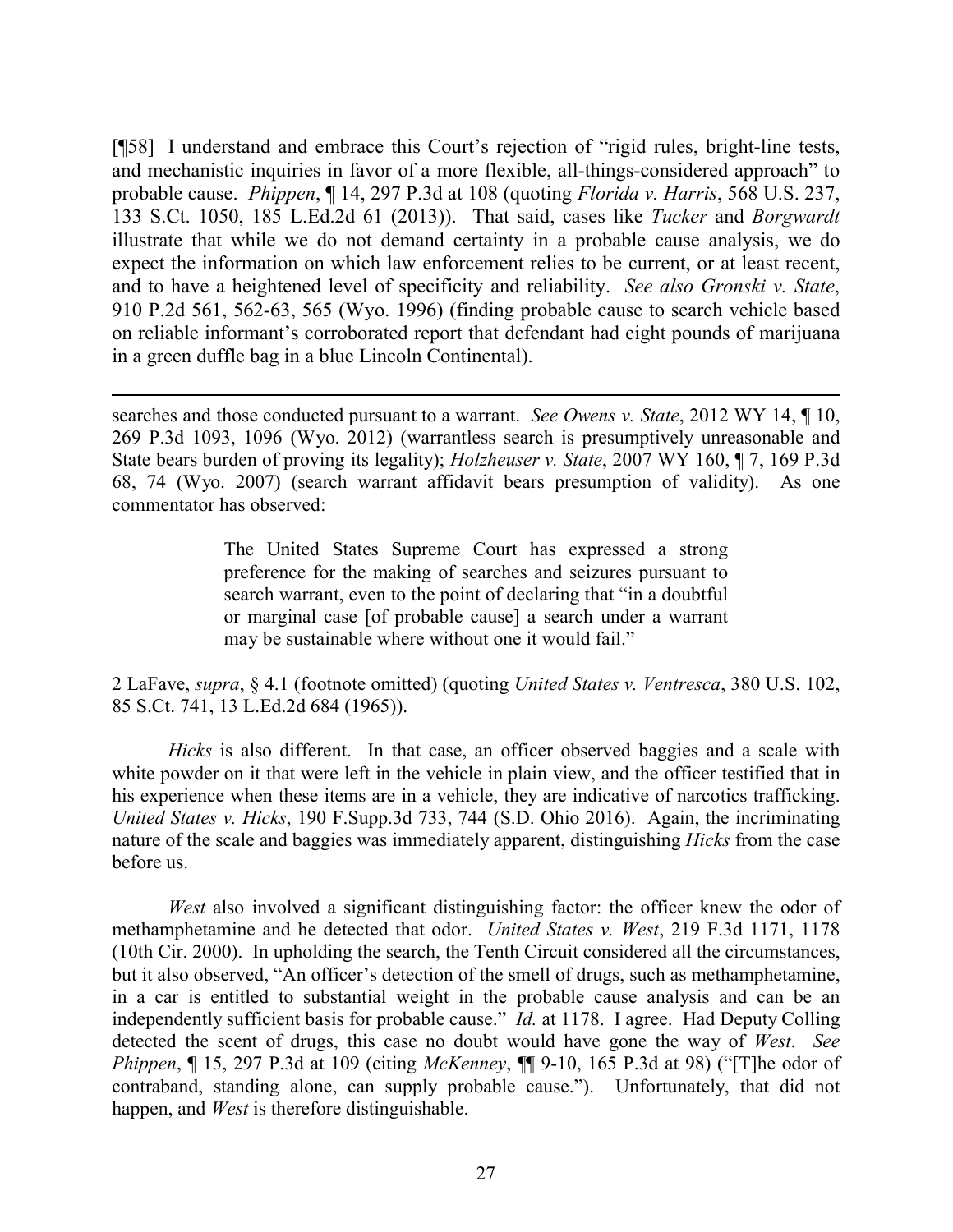[¶59] I also recognize that in evaluating the factors in a probable cause analysis, this Court must look to the totality of the circumstances, and not parse each individual factor in a divide-and-conquer approach to the analysis. *Jennings v. State*, 2016 WY 69, ¶ 14, 375 P.3d 788, 791-92 (Wyo. 2016). That said, I am unwilling to gloss over deficiencies in the information relied upon to find probable cause.

> However, neither may a court arrive at probable cause simply by piling hunch upon hunch. Thus, in assessing the totality of the circumstances, a reviewing court "must examine the facts individually in their context to determine whether rational inferences can be drawn from them" that support a probable cause determination.

*United States v. Valenzuela*, 365 F.3d 892, 897 (10th Cir. 2004) (citing *United States v. Martinez–Cigarroa*, 44 F.3d 908, 911 (10th Cir. 1995)).

[¶60] When I consider the circumstances in this case individually and in their totality, I must conclude the district court clearly erred in finding probable cause to search Mr. Pier's vehicle.

## **II. Frosty's Entry into Mr. Pier's Vehicle**

[¶61] The actions of Frosty the drug dog might supply probable cause for the search, and so I will deal with that issue. Although this Court has not had a prior opportunity to address the circumstances in which a drug dog's entry into a vehicle during an exterior sniff is permissible under the Fourth Amendment, several other jurisdictions have weighed in on the question. What has emerged is a generally accepted two-part test. I will begin my analysis with that test and its origin and then address the district court's findings and conclusions under the test.

# **A. Two-Part Fourth Amendment Test**

[¶62] It is well established that an exterior canine sniff of a car during a lawful traffic stop is not a search under the Fourth Amendment. *Illinois v. Caballes*, 543 U.S. 405, 409, 125 S.Ct. 834, 838, 160 L.Ed.2d 842 (2005); *see also Engdahl v. State*, 2014 WY 76, ¶ 14, 327 P.3d 114, 118 (Wyo. 2014). If, however, a drug dog enters a vehicle during an exterior sniff, that entry may implicate Fourth Amendment concerns because "[p]eople have a reasonable expectation of privacy in the interior of their automobiles." *United States v. Lujan*, 398 Fed. Appx. 347, 350 (10th Cir. 2010) (quoting *United States v. Stone*, 866 F.2d 359, 363 (10th Cir. 1989)). The Tenth Circuit Court of Appeals was the first court to address such a circumstance with its 1989 decision in *Stone*, and a number of other jurisdictions then followed suit. *See, e.g.*, *United States v. Guidry*, 817 F.3d 997,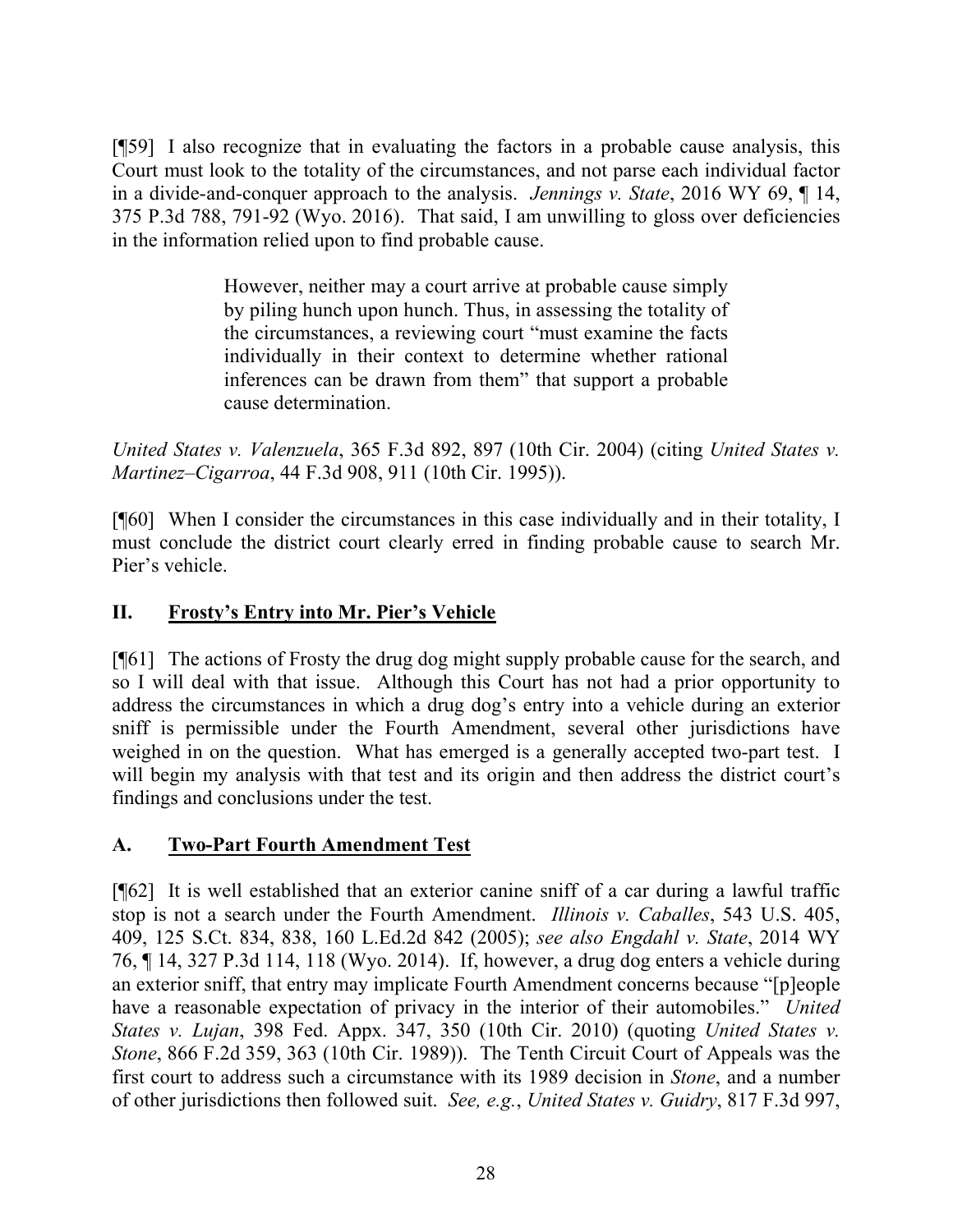1006 (7th Cir. 2016); *United States v. Sharp*, 689 F.3d 616, 620 (6th Cir. 2012); *United States v. Mostowicz*, 471 Fed. Appx. 887, 890-91 (11th Cir. 2012); *United States v. Pierce*, 622 F.3d 209, 213-14 (3rd Cir. 2010); *United States v. Lyons*, 486 F.3d 367, 373 (8th Cir. 2007); *State v. Miller*, 766 S.E.2d 289, 296 (N.C. 2014); *United States v. Hutchinson*, 471 F.Supp.2d 497, 506 (M.D. Pa. 2007).

[¶63] In *Stone*, the defendant was stopped for speeding and denied the violation, insisting that he was being careful because he had already been cited that day for speeding. *Stone*, 866 F.2d at 361. When the officer asked to see the earlier ticket, the defendant opened his hatchback to retrieve it. *Id*. While the hatchback was still open, another officer arrived with a drug dog and began an exterior sniff of the vehicle. *Id*. The dog circled the vehicle, showed interest under the rear of the car and at the passenger door, and then jumped in the open hatchback and keyed on a duffle bag. *Id*. Upon searching the bag, officers found 33,000 methaqualone tablets. *Id*. The court acknowledged the expectation of privacy an individual has in his vehicle's interior but nonetheless upheld the search. *Id.* at 363-64. It explained:

> We agree with the district judge that the dog's instinctive actions did not violate the Fourth Amendment. There is no evidence, nor does Stone contend, that the police asked Stone to open the hatchback so the dog could jump in. Nor is there any evidence the police handler encouraged the dog to jump in the car. . . . The judge asked the Officer in charge of the dog: "So you didn't encourage him or discourage him from jumping into the back?" And the Officer replied: "That's correct. I just let his leash go and let him go where his nose would take him." . . . In these circumstances, we think the police remained within the range of activities they may permissibly engage in when they have reasonable suspicion to believe an automobile contains narcotics.

*Stone*, 866 F.2d at 364.

[¶64] Since *Stone,* the Tenth Circuit has further refined the test for determining the legality of a dog's entry into a vehicle during an exterior sniff and has upheld such sniffs when:

> (1) the dog's leap into the car was instinctual rather than orchestrated and (2) the officers did not ask the driver to open the point of entry, such as a hatchback or window, used by the dog.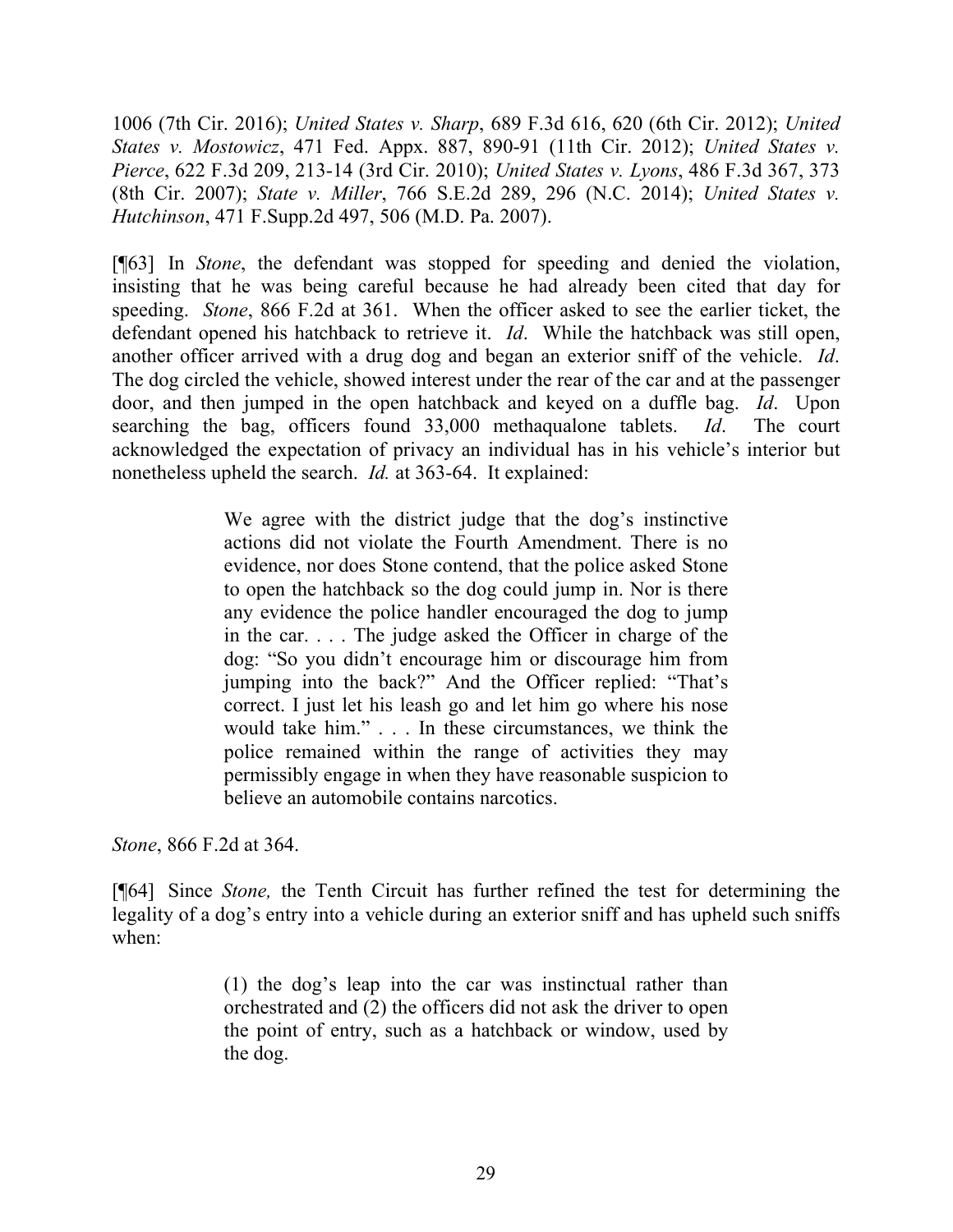*United States v. Vazquez*, 555 F.3d 923, 930 (10th Cir. 2009) (citing *Stone*, 866 F.2d at 364 and *United States v. Winningham*, 140 F.3d 1328, 1330-31 (10th Cir. 1998)); *see also United States v. Moore*, 795 F.3d 1224, 1232 (10th Cir. 2015); *Felders v. Malcom*, 755 F.3d 870, 880 (10th Cir. 2014); *United States v. Lujan*, 398 Fed. Appx. 347, 350 (10th Cir. 2010).

[¶65] The two-part test is aimed at determining whether officers acted with an intent to facilitate an interior vehicle search. *Winningham*, 140 F.3d at 1331. This focus makes sense because "the Fourth Amendment addresses 'misuse of power,' \* \* \* not the accidental effects of otherwise lawful government conduct." *Brower v. Cty. of Inyo*, 489 U.S. 593, 596, 109 S.Ct. 1378, 1381, 103 L.Ed.2d 628 (1989) (quoting *Byars v. United States*, 273 U.S. 28, 33, 47 S.Ct. 248, 250, 71 L.Ed. 520 (1927)). As the North Carolina Supreme Court explained:

> If a police dog is acting without assistance, facilitation, or other intentional action by its handler (in the words of *Sharp,* acting "instinctively"), it cannot be said that a State or governmental actor intends to do anything. In such a case, the dog is simply being a dog. If, however, police misconduct is present, or if the dog is acting at the direction or guidance of its handler, then it can be readily inferred from the dog's action that there is an intent to find something or to obtain information. *See Winningham*, 140 F.3d at 1330-31 (invalidating a search on such grounds).

*Miller*, 766 S.E.2d at 296.

# **B. District Court's Findings under the Two-Part Test**

[¶66] The two-part test required the State to make two showings: (1) that Frosty's vehicle entry was instinctual rather than orchestrated; and (2) that the officers did not create the point of entry. *Vazquez*, 555 F.3d at 930. Because the vehicle's entry point was created before Trooper Kirlin and Frosty arrived at the traffic stop, I begin with the district court's ruling on the test's second prong. I will then address the district court's finding that Frosty's entry into the vehicle was instinctual.

# **1. Creation of Entry Point**

[¶67] The district court found that Mr. Pier, not the officers, created the entry point into his truck.

> 42. . . . Trooper Kirlin did not facilitate Frosty's sniff of the interior of Mr. Pier's vehicle by opening the door.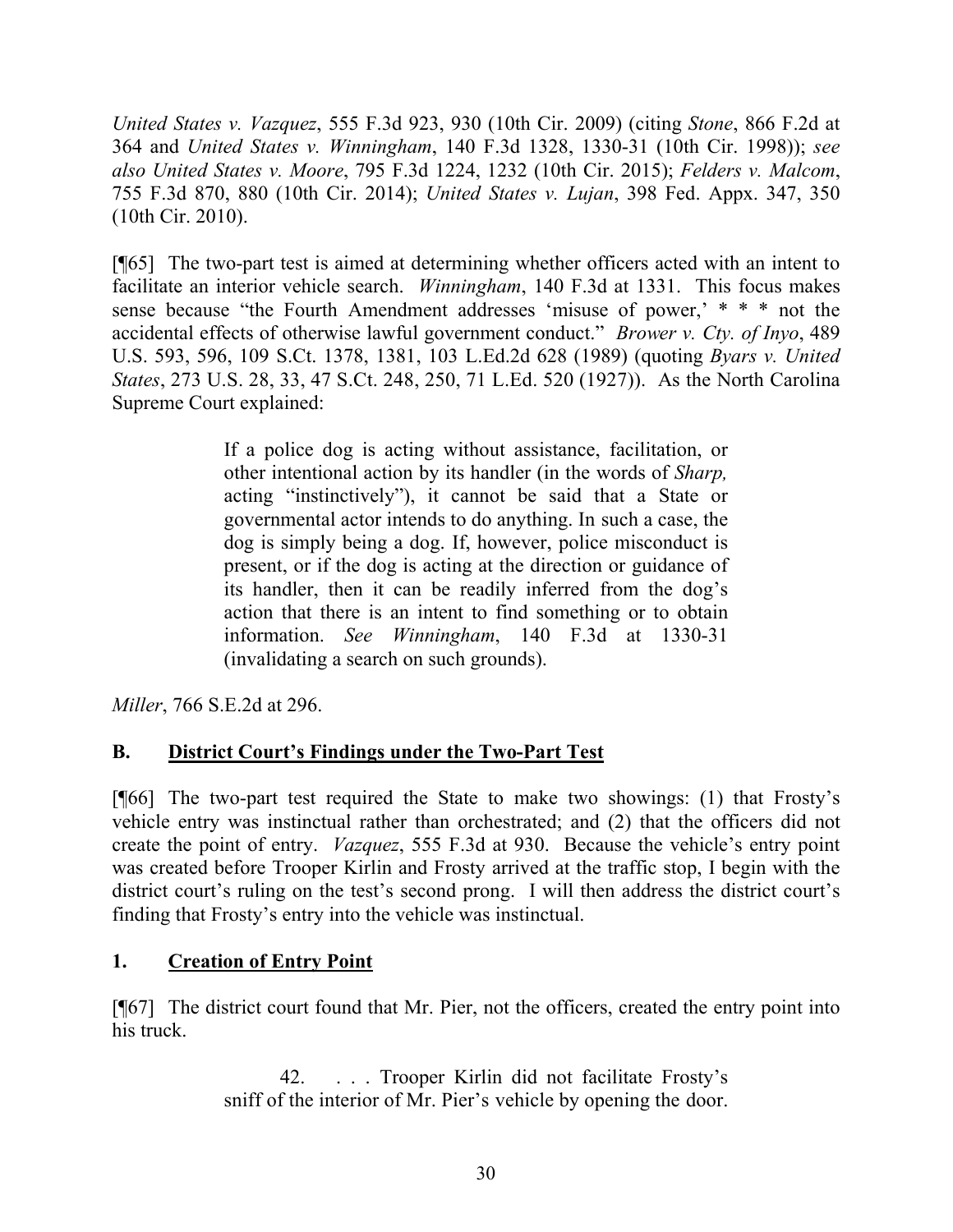The door to Mr. Pier's vehicle was open because Mr. Pier failed to shut it when Deputy Colling asked him to exit the vehicle.

[¶68] Mr. Pier claims the district court erred in this finding. First, he likens this case to *Winningham*, where the Tenth Circuit held that law enforcement's act of leaving a vehicle's door open until the drug dog arrived evidenced their intent to facilitate an interior dog sniff and therefore violated the Fourth Amendment. *Winningham*, 140 F.3d at 1331. Additionally, he contends that because Deputy Colling would not permit him to return to his vehicle to secure it and Deputy Colling refused to close the vehicle door himself, it was Deputy Colling who was responsible for creating the entry point. I disagree.<sup>9</sup>

[¶69] First, *Winningham* is factually different from this case. In *Winningham*, New Mexico border agents stopped a van on suspicion of carrying undocumented aliens. *Winningham*, 140 F.3d at 1329. One of the agents requested and was given consent to search the van for illegal passengers and opened the van's sliding door to conduct that search. *Id*. The search revealed no other passengers, and the agent then requested and was given consent to run a drug dog around the van's exterior. *Id*. When the canine unit arrived five or six minutes later, the handler began the exterior sniff with the dog leashed. *Id*. As they approached the rear of the van, however, the handler detected a "just" noticeable" change in the dog's behavior and unleashed the dog. *Id*. at 1329-30. The dog then jumped into the van, methodically sniffed its interior, and eventually alerted on a rear vent where the agents found fifty kilograms of marijuana. *Id*. at 1330.

[¶70] In holding the interior sniff violated the Fourth Amendment, the court observed:

In Mr. Winningham's case, the officers themselves opened the door, allowing the van to sit on the side of the highway with the sliding door wide open for a period of at least six minutes until the drug dog could arrive. The dog handler then unleashed the dog as the dog neared the open door. A desire to *facilitate* a dog sniff of the van's interior, absent in *Stone,* seems readily apparent here.

*Winningham*, 140 F.3d at 1331 (footnote omitted).

l

[¶71] In contrast to *Winningham*, in this case it was Mr. Pier who opened his vehicle door and left it open, not Deputy Colling. *See Guidry*, 817 F.3d at 1006 (distinguishing

<sup>&</sup>lt;sup>9</sup> Mr. Pier's arguments pertain to the period when he was detained away from his vehicle. Mr. Pier does not contend, and the record contains no evidence, that Deputy Colling instructed Mr. Pier to leave his door open or in any manner prevented him from closing the door when he exited the vehicle.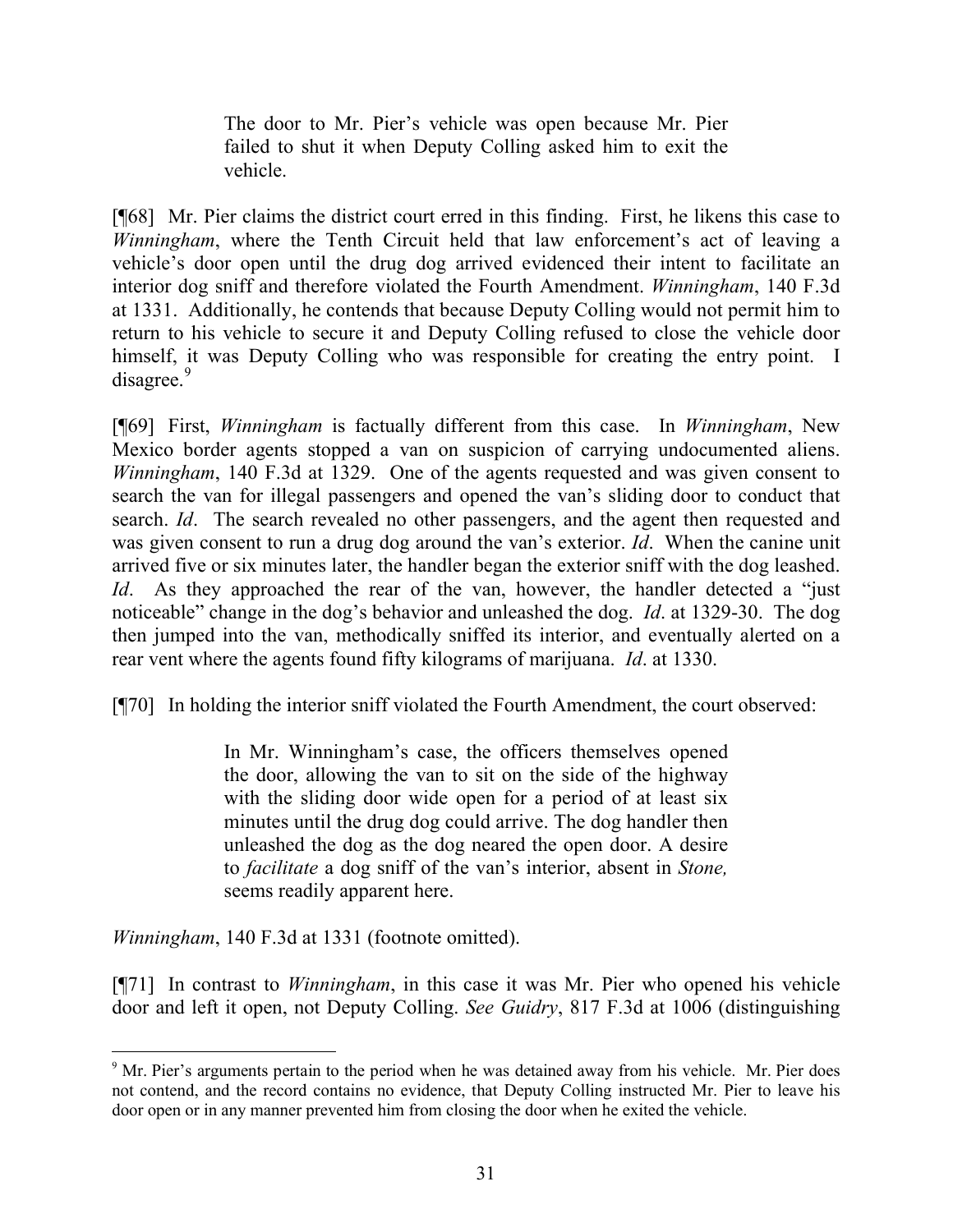*Winningham* where defendant, not officers, opened door); *United States v. Nance*, 2010 WL 4004782, \*\*20-21 (E.D. Tenn. 2010) (same); *United States v. Woods*, 2008 WL 11396770, \*5 (D. Kan. 2008) (upholding search where defendant left door open and rejecting argument that officers created entry point by requiring defendant to exit vehicle). Additionally, Deputy Colling's refusal to allow Mr. Pier to return to his vehicle was a decision made for safety reasons, not to facilitate an interior search. Deputy Colling cited his concern with Mr. Pier's aggressive behavior and the presence of knives in the vehicle, and testified that "[b]ased on his actions, and the fact that there were knives in the vehicle, I wasn't going to let him touch his vehicle nor shut his door." That makes this case less like *Winningham* and more like *Mostowicz*, an Eleventh Circuit case where the court concluded:

> Mostowicz contends that the officers facilitated [K-9] Cody's search when they handcuffed him before he had an opportunity to close his door. But nothing evidences that the officers instructed Mostowicz to leave open his door. And, as we have discussed, the officers handcuffed Mostowicz based on their reasonable belief that he was armed and dangerous, not to facilitate the dog sniff.

*Mostowicz*, 471 Fed. Appx. at 891.

[¶72] Finally, I reject Mr. Pier's argument that Deputy Colling was responsible for creating the entry point because he refused to close the door himself. An officer has no affirmative duty to close vehicle entry points in preparation for an exterior sniff. *Sharp*, 689 F.3d at 619; *Lyons*, 486 F.3d at 373. As the Eighth Circuit explained:

> Appellants do not cite to any authority that holds that the officers had the affirmative duty to close the windows in preparation for the dog sniff, and we find none. Instead, appellants rely on *United States v. Winningham*, 140 F.3d 1328, 1329-30 (10th Cir. 1998)[.] . . . . *Winningham* does not help appellants here, as both Trooper Brehm and Sgt. Duis, in the words of the district court, "took the situation as [they] found it."

*Lyons*, 486 F.3d at 373.

[¶73] For these reasons, I would find no clear error in the district court's conclusion that Mr. Pier, not the officers, created the entry point through which Frosty accessed the interior of Mr. Pier's vehicle.

# **2. Dog's Entry of Vehicle**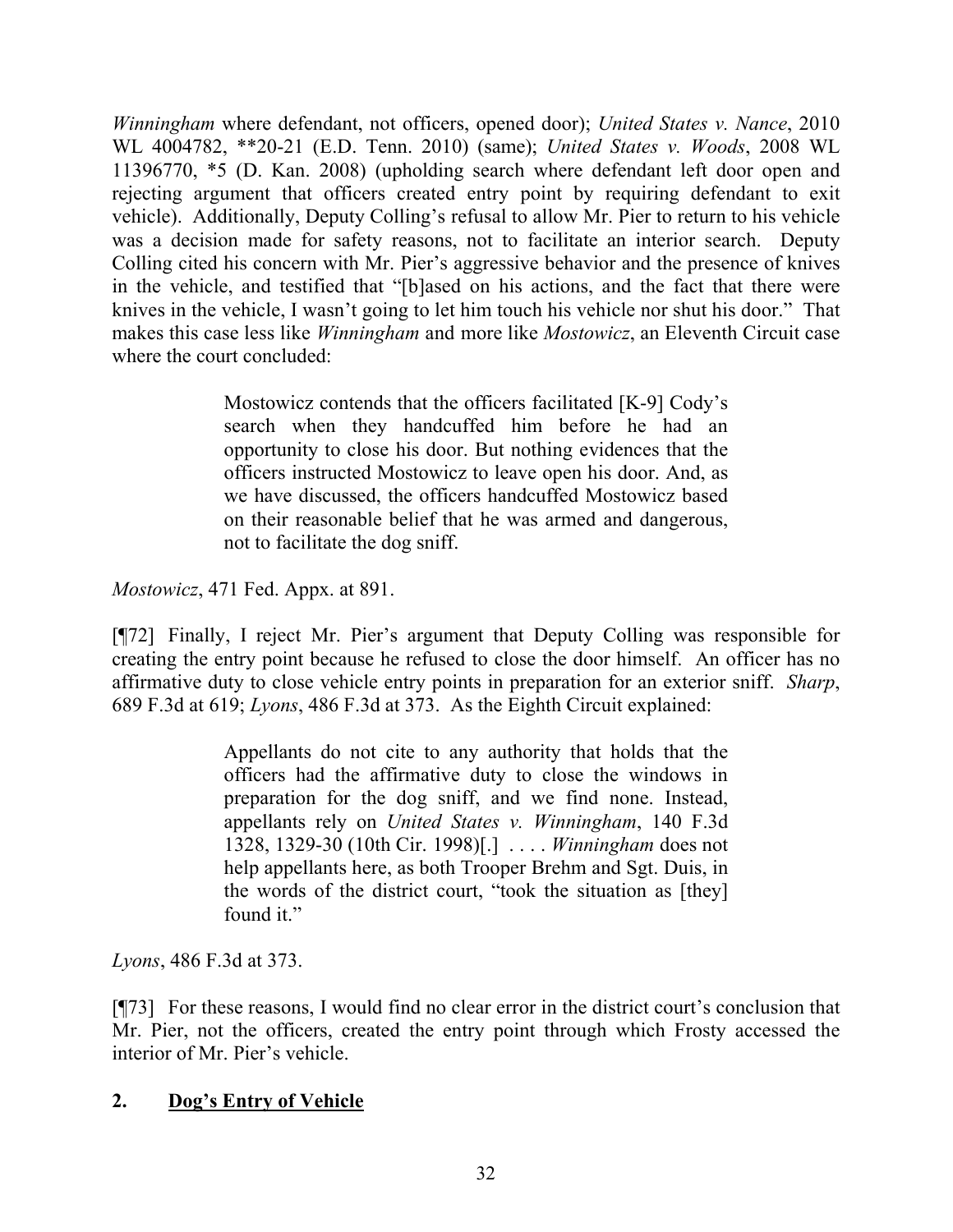[¶74] As to the remaining prong of the two-part analysis, the requirement that a dog's vehicle entry during an exterior sniff be instinctual rather than law enforcementorchestrated, the district court again concluded that the State met its burden of proof. Citing Deputy Colling's testimony, the court found that Frosty entered Mr. Pier's vehicle spontaneously and not at Trooper Kirlin's command or encouragement. Based on my record review, I must disagree. For reasons that are not apparent from the record, the State did not call Trooper Kirlin as a witness in the suppression hearing. For the reasons that follow, I believe this left a gap in the State's evidence that was not filled by Deputy Colling's testimony.<sup>10</sup> I would therefore conclude that the district court clearly erred in ruling that the State met its burden of proof on this prong of the two-part test.

[¶75] A dog's vehicle entry is instinctual if the dog enters the vehicle "without assistance, facilitation, or other intentional action by its handler." *Pierce*, 622 F.3d at 214. The Sixth Circuit has summarized the required inquiry:

> [W]hile it is a Fourth Amendment violation for a narcotics canine to be trained to jump into cars, it is not a Fourth Amendment violation for a dog to jump into a car on its own volition and instinct when sniffing for drugs, as long as the dog's behavior has not been facilitated by law enforcement. This inquiry focuses on the police's conduct in training the dog before the search and the officers' conduct during the search. It is a Fourth Amendment violation for a narcotics detection dog to jump into a car because of something the police did, like training the dog to jump into cars as part of the search or facilitating or encouraging the jump.

*Sharp*, 689 F.3d at 620.

 $\overline{a}$ 

[¶76] In addressing whether Frosty's entry into Mr. Pier's vehicle was instinctual as opposed to law enforcement-orchestrated, the district court found:

> 42. Here, Deputy Colling testified that he did not see Trooper Kirlin command or encourage Frosty to enter into the vehicle but, instead, led him around the vehicle to conduct a standard sniff of the vehicle. After Frosty spontaneously

 $10$  I do not suggest that a dog handler's testimony is required in every case in which a drug dog is used, or even in any case in which the dog enters a vehicle. In cases such as this, the State bears the burden of proving that the drug dog entered the vehicle instinctually and not by training or direction. If proof other than the handler's testimony is available and admissible, I would have no difficulty in upholding a finding based on that proof.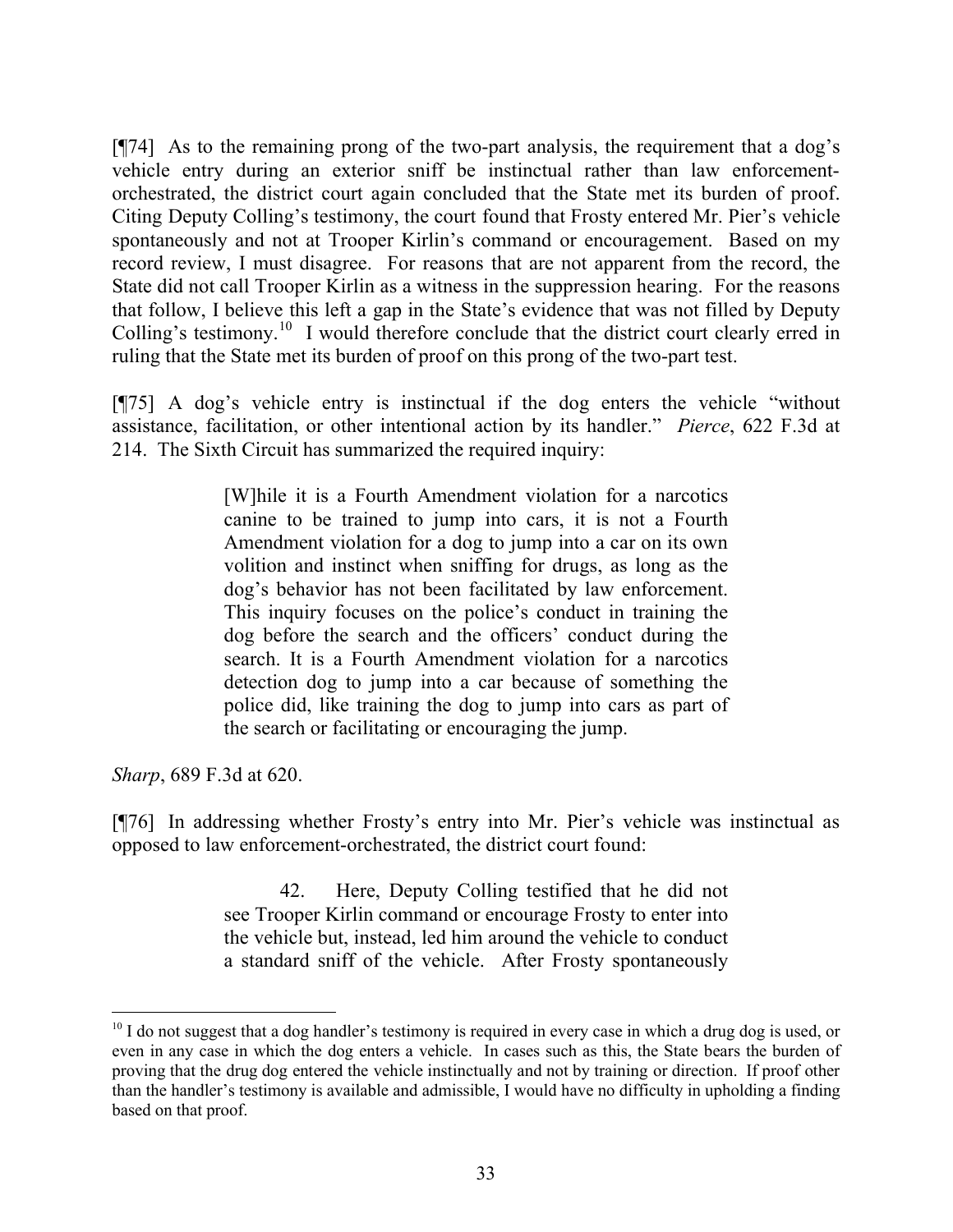entered the vehicle, he alerted to the presence of a controlled substance.

[¶77] The record does not support this finding. First, Deputy Colling did not testify that he did not see Trooper Kirlin command or encourage Frosty to enter the vehicle. Deputy Colling testified:

> [Trooper Kirlin] led his dog around from the – from the driver's side, so he started at the back, the back driver's side of the truck. He led his dog towards the front of the vehicle. I saw Trooper Kirlin walk past the open door and directed Frosty towards the front quarter panel of the vehicle in front of the open door. Frosty stopped by the driver's side door that was already open. I saw Frosty sniff in the air and then Frosty jumped into the vehicle.

> I'm not a K9 handler, but it appeared that Frosty stuck his nose right by that black bag and kind of stiffened up. Trooper Kirlin told me later that Frosty had alerted to the odor of a controlled substance.

[¶78] Deputy Colling was not asked whether Trooper Kirlin commanded or encouraged Frosty to enter Mr. Pier's vehicle, and he did not volunteer any such testimony. His testimony was simply silent on that question. Moreover, on cross-examination, Deputy Colling was reluctant to commit to Trooper Kirlin's actions.

> Q. \* \* \* Now, did Trooper Kirlin, when he was walking the dog around there, he had the dog on the leash, correct?

> > A. Correct.

Q. He did try to pull the dog out of the truck when the dog jumped into the truck?

A. I don't know. You'd have to ask him.

Q. Okay. So you don't know, but he left the dog in there and the dog got all the way into the center of the pickup truck before it alerted, correct?

A. I couldn't tell you exactly at what point he alerted. I know that he locked up on the  $-$  on the center console of the vehicle.

\* \* \*

Q. So how long was the drug sniff dog inside the vehicle?

A. A few seconds. I don't know exactly how long.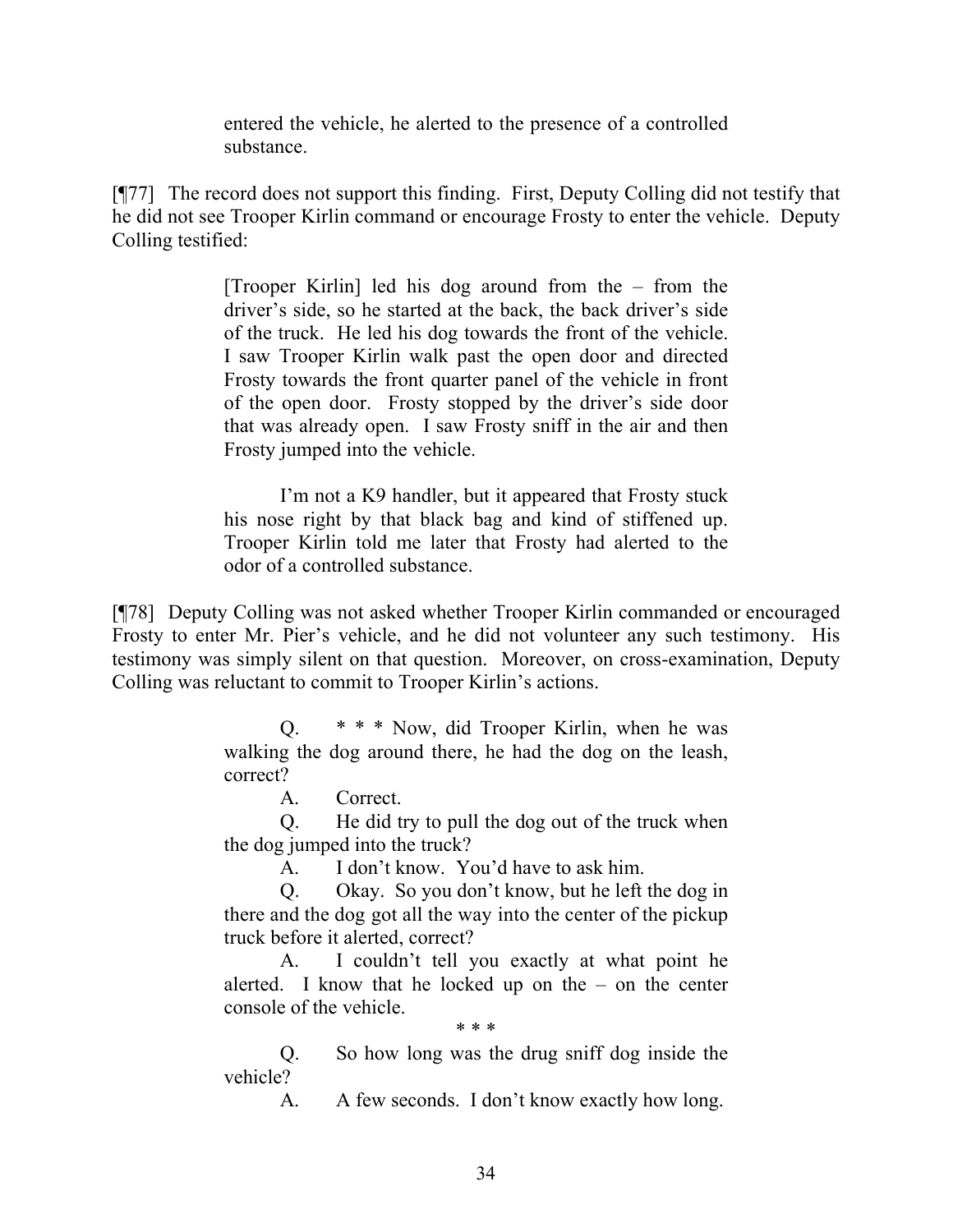Q. Well, what were you doing when all this was happening? Were you observing Mr. – or Trooper Kirlin when he was running the dog.

A. Yes.

Q. You observed him, but you don't recall whether \* \* \* Trooper Kirlin pulled the dog – tried to pull the dog out of the vehicle?

A. No. No. And  $I -$  to observe very minute body movements from another office[r] or another person in general is very difficult.

Q. You observed all of the body movements from Mr. Pier, and you couldn't observe Officer – or Trooper Kirlin?

A. I don't recall him trying to pull the dog out of the vehicle.

[¶79] Deputy Colling's reservations are understandable. Courts, including this Court, have recognized that a drug dog's handler is uniquely qualified to interpret that dog's behaviors during a sniff. *See Phippen*, ¶ 16, 297 P.3d at 109 (recognizing drug dog may exhibit behaviors during sniff that will have meaning to handler but not to officer who lacks the same training and experience with the dog); *United States v. Ludwig*, 10 F.3d 1523, 1528 (10th Cir. 1993) (giving greater weight to handler testimony to resolve discrepancy between handler and non-handler testimony). As the Sixth Circuit observed:

> [T]he primary issue in determining the credibility of a dog's alert is not the capability or ability of a dog to accurately identify particular scents, but is instead the communication between the handler and the dog based on that indisputable ability. This determination in turn rests almost entirely on the credibility of the dog handler's testimony because the handler is the only witness who can speak to the subjective interaction during a particular dog alert.

*United States v. Howard*, 621 F.3d 433, 449 (6th Cir. 2010), *cert. denied*, 562 U.S. 1278, 131 S.Ct. 1623, 179 L.Ed.2d 514 (2011) (internal quotation marks and citation to district court decision omitted); *United States v. Christian*, 452 Fed. Appx. 283, 286 (4th Cir. 2011) (per curiam) (quoting *Howard*, 621 F.3d at 449).<sup>11</sup>

l

<sup>&</sup>lt;sup>11</sup> I would not intend the *Howard* language to change any of this Court's prior holdings regarding drug dog reliability but to instead illustrate the need for qualified evidence to explain the actions of a drug dog and his or her handler.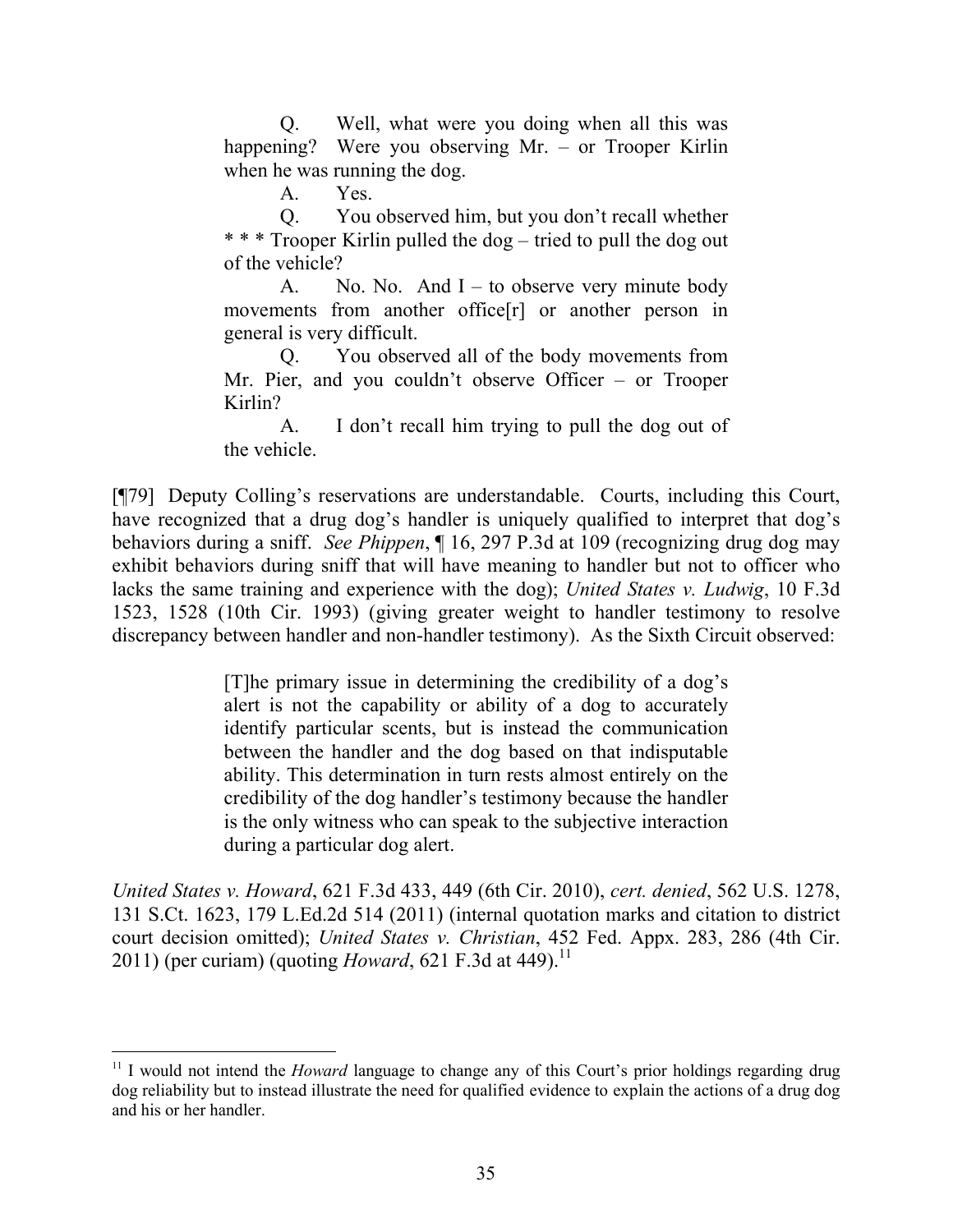[¶80] This brings me to the deficit I find in the evidence before the district court: Trooper Kirlin did not testify at the suppression hearing. The absence of handler testimony distinguishes this case from other cases addressing a dog's vehicle entry during an exterior sniff. In the great majority of cases I have reviewed, the courts expressly relied on handler testimony to determine whether the dog acted instinctively or was trained, encouraged, or guided to enter a vehicle. *See United States v. Almeida*, 2012 WL 75751, \*\*10, 12 (D. Me. 2012); *Guidry*, 817 F.3d at 1002, 1006; *Sharp*, 689 F.3d at 620; *Pierce*, 622 F.3d at 210, 214; *Lujan*, 398 Fed. Appx. at 351; *Vazquez*, 555 F.3d at 930; *Lyons*, 486 F.3d at 373; *Winningham*, 140 F.3d at 1329-30, 1331; *Stone*, 866 F.2d at 364; *Nance*, 2010 WL 4004782, \*21; *Woods*, 2008 WL 11396770, \*5; *Hutchinson*, 471 F.Supp.2d at 510 n.10; *State v. Warsaw*, 956 P.2d 139, 142-43 (N.M. App. 1997). In these cases, the courts had sufficient evidence to determine whether the drug dog in question had been trained or encouraged in any manner to enter the vehicle. In this case, that evidence is entirely lacking.<sup>12</sup>

[¶81] I reiterate that I do not intend to suggest that the State may only prove the legality of this type of search with handler testimony. It may be that the State can make the required showing that a drug dog acted instinctively with other qualified evidence. In this case, however, Deputy Colling was by his own admission unable to interpret either Frosty's or Trooper Kirlin's actions, and the State offered no other evidence to aid in that interpretation. Additionally, while this Court views the evidence in the light most favorable to the prevailing party, this does not give the Court leeway to interpret the actions of Trooper Kirlin and Frosty. The record does not tell us how Frosty was trained to respond to open vehicles, Frosty's past experience with open vehicles, how Trooper Kirlin handled Frosty on the leash, or the cues, if any, Trooper Kirlin may have given Frosty. Without that information, any meaning this Court may attach to the actions of Trooper Kirlin and Frosty would go beyond drawing favorable inferences from the evidence and amount to no more than speculation.

 $\overline{a}$ 

<sup>&</sup>lt;sup>12</sup> In this regard, I am troubled by some assertions made in the State's brief. In its statement of issues, the State presents its third issue as:

A drug dog's spontaneous entry and sniff into a vehicle does not require the suppression of any evidence revealed, so long as the officers do not encourage the entry. The drug dog entered Pier's truck through a door he left open, and both officers testified that they did not encourage the dog to enter the car. Did the district court clearly err in finding that the dog's entry and sniff of the car was spontaneous?

As I have indicated, both officers did not testify. Only Deputy Colling testified, and he provided no testimony on the question of whether Frosty was encouraged to enter the vehicle. Additionally, the State asserted in its briefing that "[t]he evidence in the record shows that Frosty does not make a habit of bursting into vehicles." In making this assertion, the State provided a record cite that was to the district court's suppression order. The order is not evidence, and, in any event, the order itself contained no such finding. I urge counsel to use caution when making assertions of fact and to ensure that those assertions accurately reflect the record evidence.